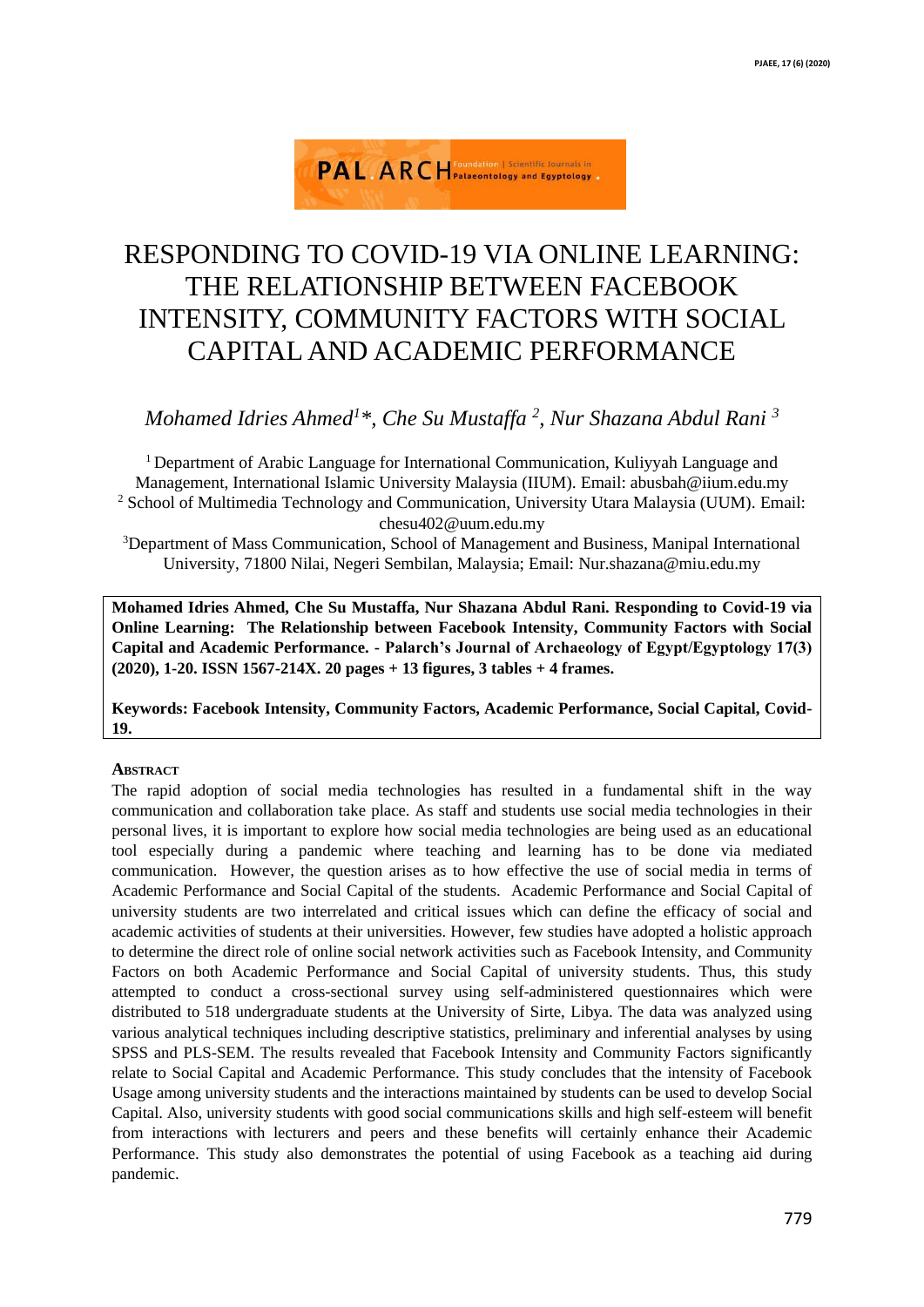#### **INTRODUCTION**

Disasters and pandemics pose unique challenges to higher education institutions. In response to the coronavirus disease 2019 (COVID-19) outbreak, most of the governments around the world have ordered a nationwide closure of schools and higher education institutions as an emergency measure to prevent the spreading of the infection. Public activities are discouraged. Massive efforts are being made by education institutions at all levels to create online courses and deliver them through TV broadcasts and the internet in record time. The new virtual semester has just started in many parts of the country, and various courses are offered online or via social media. These actions are helping to alleviate many parents' concerns about their children's educational attainment by ensuring that learning is largely undisrupted (Wang, Zhang, Zhao, Zhang, & Jiang, 2020)

As the usage of information communication and technology (ICT) continues to rise, the usage of social media in higher education is also continually growing and evolving with proponents tugging between its merits and demerits. The increasing rate of adoption of social network sites such as Facebook among university students has resulted in a fundamental shift in the way communication and collaboration take place. As the faculties and students use social media technologies in their personal lives, it is important to explore how social media technologies are being used as an educational tool especially during a disaster. Palen et al. (2009; Dabner; 2012) contend that by viewing citizenry as a powerful, self-organizing and collectively intelligent force, ICT has the potential to play a remarkable and transformative role in the way society responds to mass emergencies and disasters.

Currently one of the most commonly used social network sites is Facebook. Facebook, established in 2004, was initially designed to support a college network at Harvard University. It expanded to include high school students in 2005, corporate networks in 2006, and eventually anybody who wished to join. Facebook is accessed via an Internet connection and enables users to form a member profile. Facebook is now considered one of the leading social network sites used by students in higher education especially in a situation where staff members and students at the university are unable to access the physical campus, such as during the Covid-19 outbreak.

Given the popularity of Facebook with college aged students, it is not surprising that it has become an area of interest to researchers involved in higher education. Facebook is a prominent social network tool with many features and resources to keep up-to-date information for sharing, collaboration, communication, as well as co-creation of knowledge in higher education and also particularly in times of natural disasters (Dabner, 2012). Thus, the main objective of this paper is to examine the relationship between Facebook Intensity, Community Factors, Academic Performance and Social Capital in order to understand the potential of using Facebook as tools, features and resources, available through their web-environment and the social network site 'Facebook', to support teaching and learning during a disaster. The article aims to inform the use and design of social media in Libya and other higher education settings.

The remainder of the paper is organized as follows. A review of the literature is carried out in subsequent sections after a discussion on the problem statement, focusing on the benefits and uses of Facebook. The next section outlines the research method. Finally, in the last section, six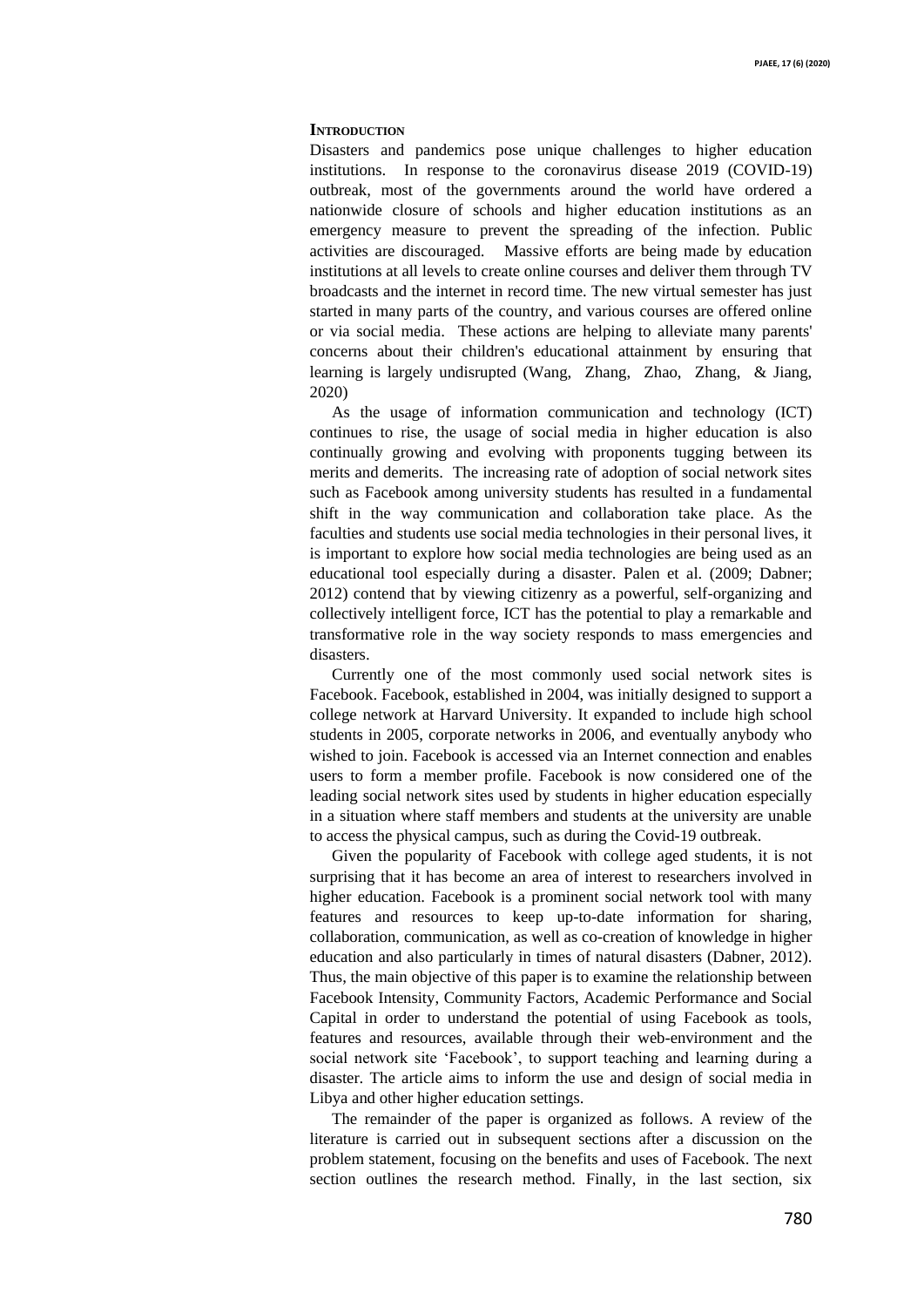conclusions and recommendations have been presented along with the constraints and opportunities for future research.

## **PROBLEM STATEMENT**

Social media and Web 2.0 tools are already impacting higher education, with the majority of learning management systems used in higher education incorporating these within their feature sets, supplementing those freely available on the Internet. However, there has been some notable level of concern among researchers on the intensity of Facebook usage claiming that perhaps much time has been expended by Facebook users in online activities and less time devoted to studying (DeLeeuw & Mayer, 2008; Karpinski & Duberstein, 2009) thus, spawning the debate regarding the influence of social networking sites on students' Academic Performance (Ahn, 2011). Moreover, a glimpse of popular social networking sites pages shows the constant expression of many students' worry of being unable to pay proper attention to their academic work as they are distracted by social activities on Facebook (Karpinski & Duberstein, 2009).

The proliferation of Facebook usage has been argued to have notable implications on students' academic activities, performance and social engagements. Facebook is one of the most popular networking sites that is widely adopted among university students in the Middle East and North Africa (MENA), and particularly in Libya. Reports have revealed that, university students from these regions use Facebook for a number of activities. Among the most noticeable activities on Facebook of youths and university students are building and extending their social networks through Facebook connections. Also, students use Facebook for sharing and sending educational and important information (Elmahjub, 2014). Additionally, reports have shown that, the newly-found freedom on Facebook by Libyan youths is fuelling growth of socialization and engagements among university students (Gemmill & Peterson, 2006). Another report also demonstrates that, university students are the largest proportion of the population that use computers and the Internet intensively mainly for various purposes, with about 46% using them to complete their school assignments, 36% employing them either for e-mail or instant messaging or both, while 38% of these students use computers and the Internet to play computer games (DeBell & Chapman, 2006; Raju, 2014).

The review of previous studies revealed that Academic Performance as well as Social Capital of college students are the two interrelated and critical issues which define the efficacy of both social capital development and academic performance of students on their campus. Academic Performance is known as the reflection of students' willingness to participate in academic activities, the precondition to the effectiveness of learning (Ozer, Karpinski & Kirschner, 2014). Meanwhile, Social Capital defines the beneficial outcome of relationships and networks maintained by students through interactions, engagements and participations in and out of classrooms. As crucial as these two factors appear in determining the survival of students throughout their college lives, previous researchers have studied both Academic Performance (Stumm, Hell & Chamorro-Premuzic, 2011; Li, Chen & Duanmu, 2010; Lugayila, 2002; Akessa & Dhufera, 2015) as well as Social Capital separately (Resnick, 2001; Williams, 2006; Donath & Boyd, 2004; Wellman et al., 2001; Kavanaugh, Carroll, Rosson, Zin, & Reese, 2005). Therefore, this study, explored a holistic path by incorporating the factors that determine university students' Academic Performance in addition to Social Capital development collectively.

Additionally, the current body of literature is filled with studies on Academic Performance as well as Social Capital mostly from advanced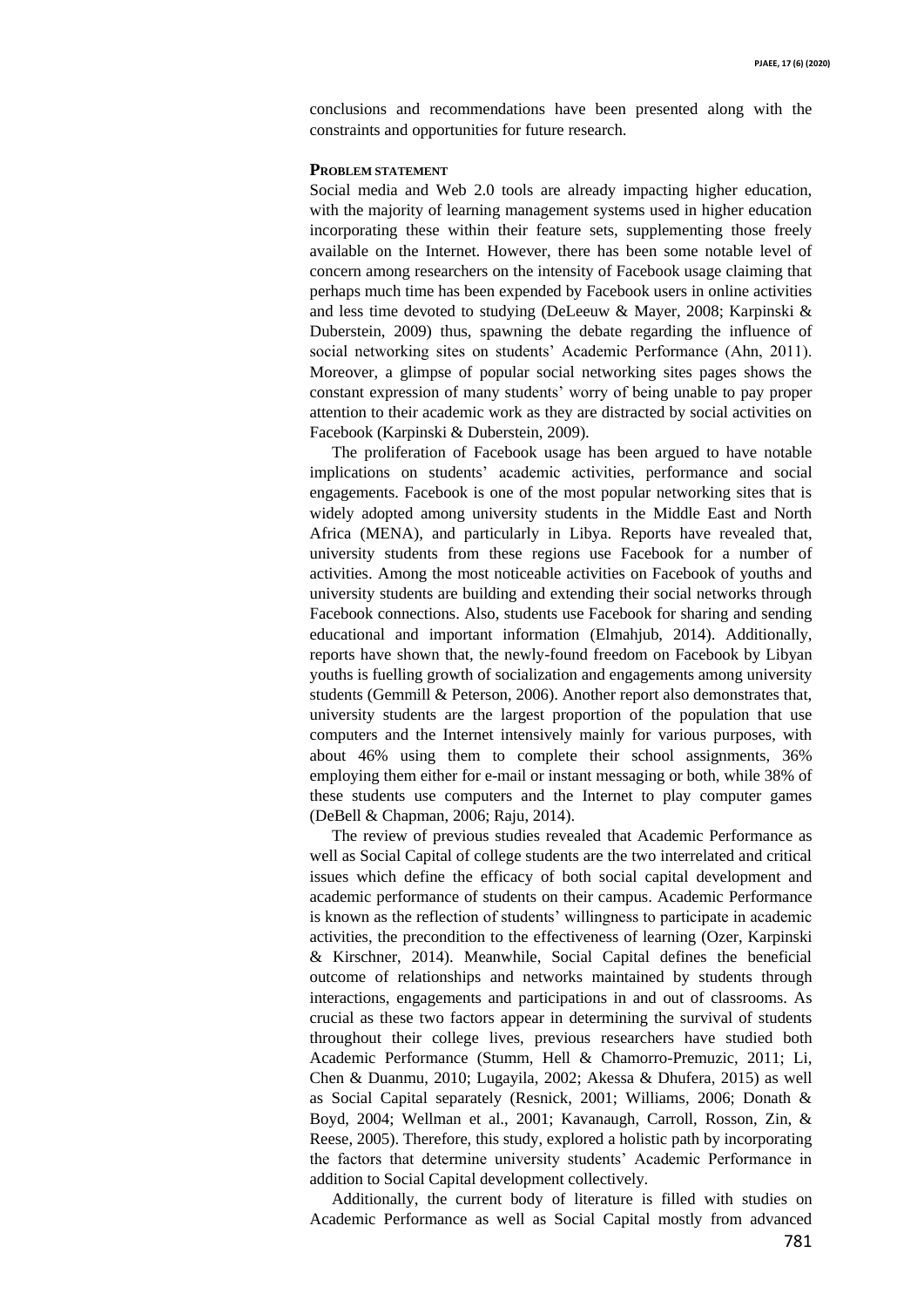countries among which are the United States, United Kingdom, Australia and Canada. These studies have found that numerous factors affect the Academic Performance and Social Capital development among university students. These factors, according to previous studies (Tailab, 2013; Zainol Abidin, Pour-Mohammadi & Alzawari, 2013), include lack of attitude, low level language skills and poor interaction between the students and the faculty members (Tailab, 2013). These factors and many other adversaries are pertinent with the conditions of university students in Libya. However, identifying the factors that impact Academic Performance in addition to Social Capital of university students in Libya and many other underdeveloped nations in Africa and among Arab cultures has received minimum or no attention from previous researchers (Zainol Abidin, Pour-Mohammadi & Alzawari, 2013). Based on the findings in literature, it is still hard to determine if the adoption of Facebook will have a positive or negative impact on students' Academic Performance and Social Capital Development (Enikuomehin, 2011; Nayef & Lamia 2012; Thuseethan & Kuhanesan, 2014). As such, this study aims at filling the gap by assessing the role of Facebook Intensity on the development of Social Capital and the enhancement of Academic Performance among Libyan students.

One of the main reasons why the inconsistent findings regarding the consequence of adopting Facebook in relation to Academic Performance linger is because, there has been a level of discrepancy in the way Facebook adoption is being studied. Some researchers have studied Facebook by focusing only on the frequency of usage and the amount of time spent by students on Facebook (Ellison, et al., 2007; Pettijohn, et al., 2012). However, there is a dearth of studies on the intensity of Facebook usage by considering the dimensions of the emotional use of Facebook, time spent by students on Facebook and the relationships that are established on Facebook (Al-Rahmi, & Othman, 2013; Blachino, 2013). In response to this therefore, this study filled the above theoretical gap through the findings on the effect of Facebook Intensity on Academic Performance and Social Capital development of university students.

Previous studies have reported Community Factors, such as interactions with lecturers and peers in classrooms and student engagements and participations in social activities, have significant impact on university students (Krause & Coates, 2008; Kuh & Hu, 2001). However, few studies have exclusively focused on the direct effect regarding these Community Factors on both Academic Performance and Social Capital (Gunuc, 2014; Gunuc & Kuzu, 2014; Harper & Quaye, 2009). Furthermore, there is a dearth of research that investigate student engagement jointly as Community Factors on university campus and Academic Performance (Al-Rahmi & Othman, 2013). In view of this, this research aimed at identifying the influence of Community Factors with regards to students' Interaction with lecturers, students' Interaction with Peers and Students' Engagement with social activities on campus in improving their Academic Performance and Social Capital development.

In view of this, Facebook has grown into a worldwide phenomenon and researchers have been interested to consider the role of the increased adoption of Facebook on students' academic and social lives. The motivation of such an investigation is that Facebook, like many other social media platforms, is embedded with functions and features that influence the capabilities of students' academic performance and enhance their social capital developments. These potentials can be situated under the theoretical perspectives of Social Networking Theory and Social Information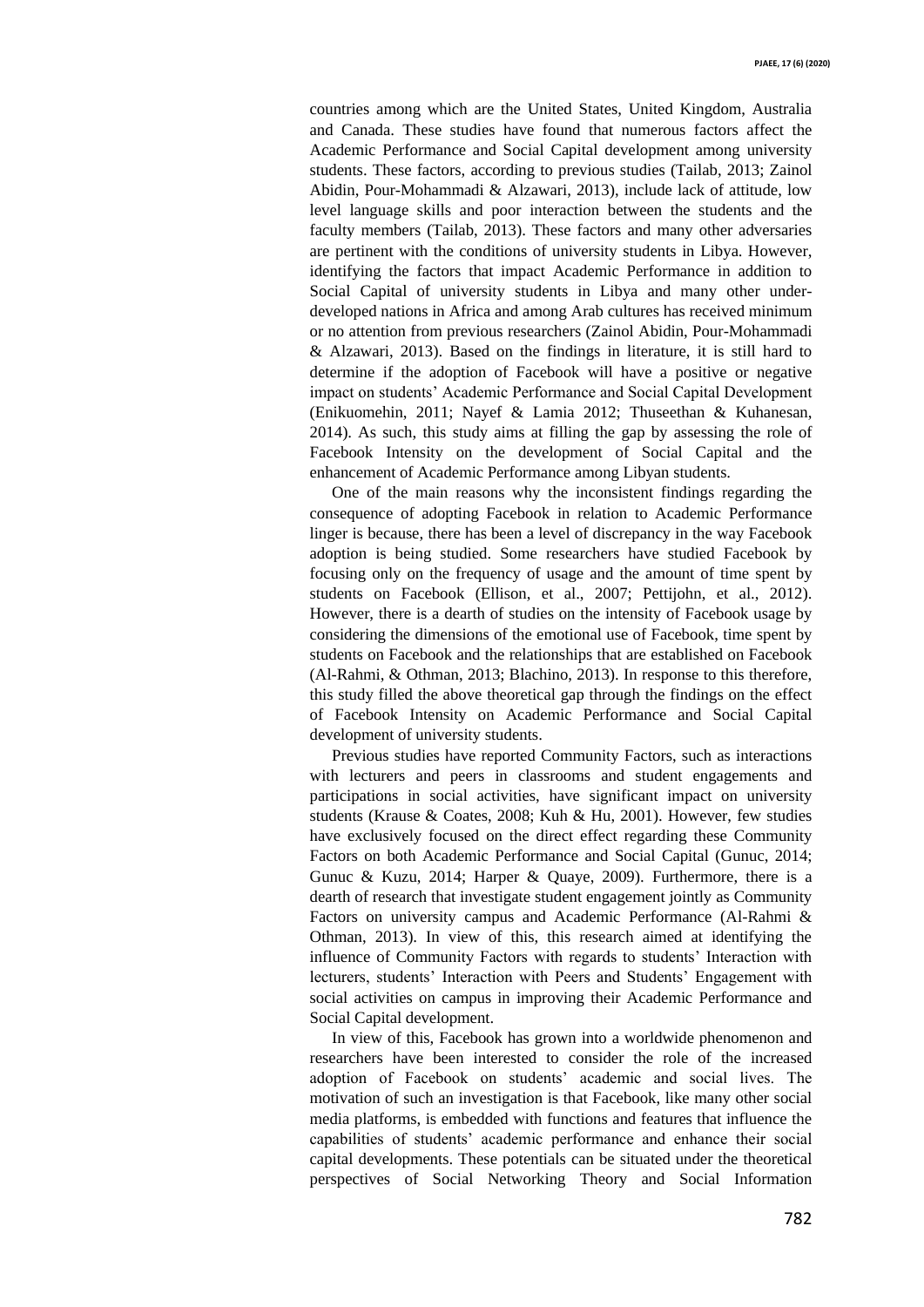Processing Theory. The former can be used to explain how communications, friendship on university communities and the overall intensity of Facebook usage influence social capital development among students (Borgatti & Halgin, 2011). Meanwhile, the latter is suitable for examining how the processing of information and communication on Facebook platforms contribute to students' academic performance. However, these two theories have been rarely employed by the previous researchers of both Academic Performance and Social Capital.

Based on the issues discussed in the background section and the gap highlighted in the problem statement section, this present study sets the following research questions:

i. Is there any relationship between Facebook Intensity, Community Factors and the Academic Performance of university students in Libya?

ii. Is there any relationship between Facebook Intensity, Community Factors and the Social Capital development of university students in Libya?

Relationship between Facebook Intensity and Academic Performance

Social media technologies, especially Facebook, have gained wider acceptance among college students to the extent of becoming the primary tool for connection, interaction, communication and networking among peers, lecturers and families (Al-Rahmi & Othman, 2013). Ellison et al. (2007) also added that Facebook, as well as other social media technology platforms, has been a significant platform for sharing information, a channel for interacting with peers and a channel for socializing. These potentialities of Facebook have evoked empirical investigations among researchers to determine how the intensity of using Facebook among university students affects their learning performance.

Johnston et al. (2013) investigated the role played by Facebook on South African students. The study found that the use of Facebook among students improved the relationship among them and it is found to be the fastest way to share information among them. The findings showed that Facebook Intensity has a strong relationship with students in South Africa. In another study by Ogedebe et al. (2012) on Facebook usage in public and private universities in Nigeria, the authors established a relationship between Academic Performance and Facebook usage among the students. The result of the study showed that students' Academic Performance decreased when they spent more time on Facebook.

Jamil et al. (2013) studied the influence of Facebook Intensity on students' Academic Performance in a private university in Pakistan and found that there was no impact between Facebook Intensity as well as Academic Performance of students. In addition, Chen (2014) examined the influence of Facebook users to continue usage of Facebook in Taiwan. The study revealed that users of Facebook are willing to continue using it when they perceive the benefits of using Facebook to communicate and interact with their friends and family. Therefore, the author was uncertain whether Facebook has a positive influence on the user which led to continued usage of Facebook.

Ghareb and Sharif (2015) studied the effect of Facebook Usage on undergraduate students in Iraq and their findings indicated that students spend a lot more time on Facebook than their study that is, they use Facebook for other purposes. The results revealed that spending more time on Facebook has a negative effect on students' Academic Performance and spending less time on Facebook has a positive effect on their studies. The authors concluded that Facebook has both negative and positive effects on undergraduate students in Iraq. In addition, Ziani et al. (2015) studied the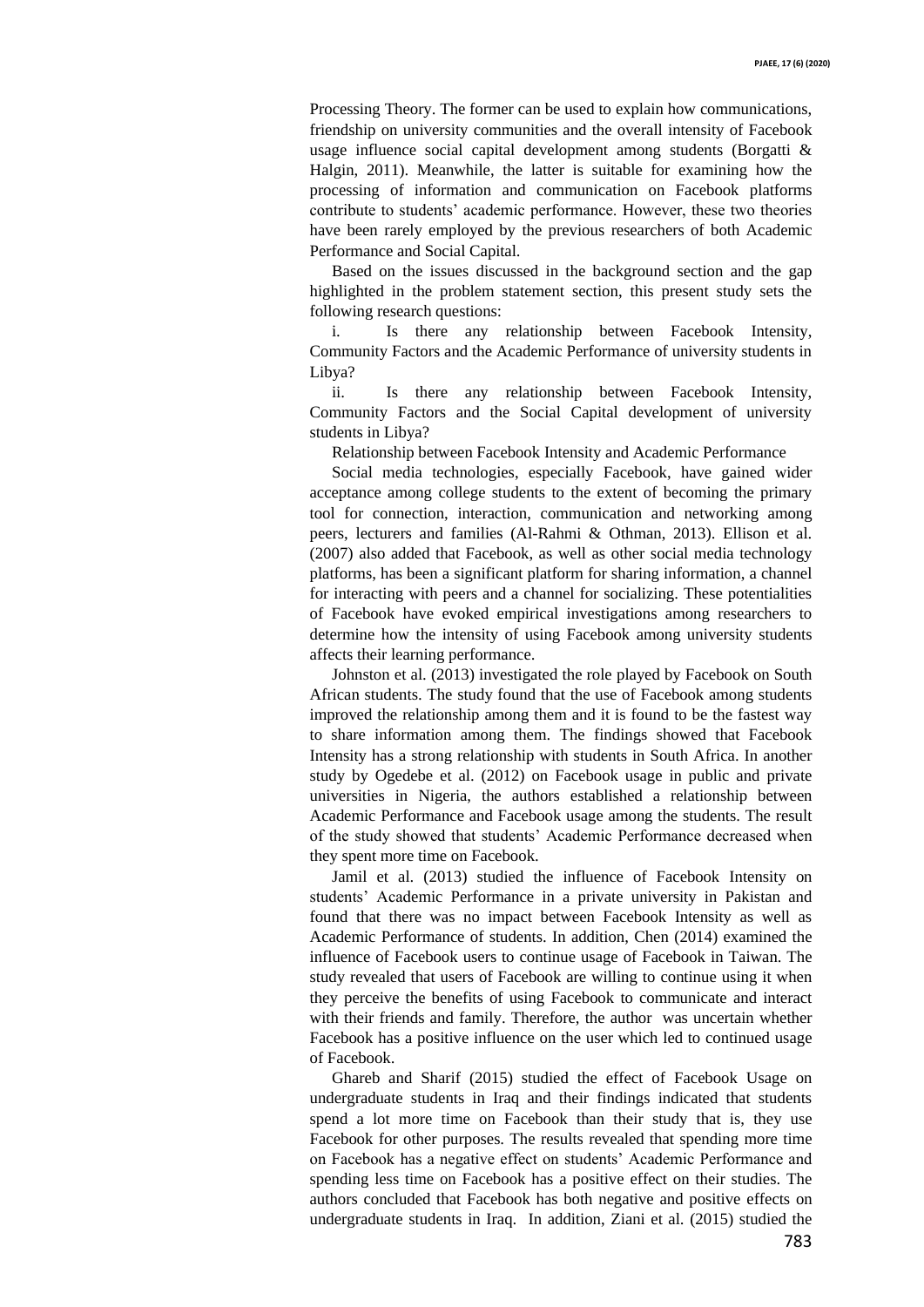use of Facebook by the youths of Libya and Bahrain. The study found that most of the respondents from both countries use Facebook to make friends and to stay connected with friends and others use Facebook essentially for entertainment and recreation. The author revealed that there are significant differences between the Libyan and Bahraini youths in using Facebook.

A study by Gupta, Singh and Marhawa (2013) found that the social network site (Facebook) plays an important role in giving a positive influence on the Academic Performance of the students in India. They mentioned that students in India use Facebook to engage in distance learning as well as sharing information for both academic and non-academic materials. In summary, the authors confirmed that the social network can improve students' Academic Performance by enriching their learning experience and maximising their learning methodology.

Meanwhile, Shen and Khalifa (2010), noticing that there was limited research done on social networking sites (SNS) outside of western countries, had tried to explore how Facebook usage can have an impact on Arab college students. While they found that Facebook usage had helped college students in the UAE with their self-identity, the study also found that rapid technological changes are somehow inseparable from the academic environment.

Young adults and teenagers have been acknowledged to be part of the greatest resourceful partakers in social networking sites and therefore at high risk of negative effects. Scholars in this area have recently discovered that young adults and teenagers use a significant part of their time on a daily basis chatting or browsing on social media. As a result, a lot of arguments and enquiries have been raised concerning the implications of the development of young adults and teenagers in social networking (Ahn, 2011) and Academic Performance of students in college (Bartlett & Wasley, 2008). Khan (2009) emphasized that Facebook users mostly perform poorly academically. Likewise, Englander, Terregrossa and Wang (2010) postulate that social media is negatively correlated with Academic Performance of college students in addition to the fact that its negative effects surpasses the benefits. This study offers justification in support of the assertion that Facebook is quite time consuming (Kirschner & Karpinski, 2010). However, it is still believed that a student interest in his or her area of study is still constant despite his or her engagement with Facebook. Self-dedication to the learning process in school is about being prepared to achieve the essential learning related obligations on daily basis, such as, consistent class attendance and prompt submission of assignments, beginning and getting involved in the college learning process, having deep relationship with class members, and being stimulated to study in order to attain the needful study requirements (Chapman, 2003; Jamil et al., 2013).

Researchers, Karpinski and Duberstein (2009) have recently found a negative relationship between Facebook use and academic achievement, while others did not find any relationship between Facebook use and academic achievement (Pasek, More, & Hargittaai, 2009). Therefore, parents, instructors, as well as education managers have remained unclear concerning the consequences, if there exists any, concerning students who use Facebook.

Additionally, Khan (2009) found that it is common among users of Facebook to perform poorly in their studies. Englander et al. (2010) stated that the reason for this is that the benefits of social media are less related to academic activities. In other words, the disadvantages of using Facebook supersedes the advantages. Nalwa and Anand (2003) added that among the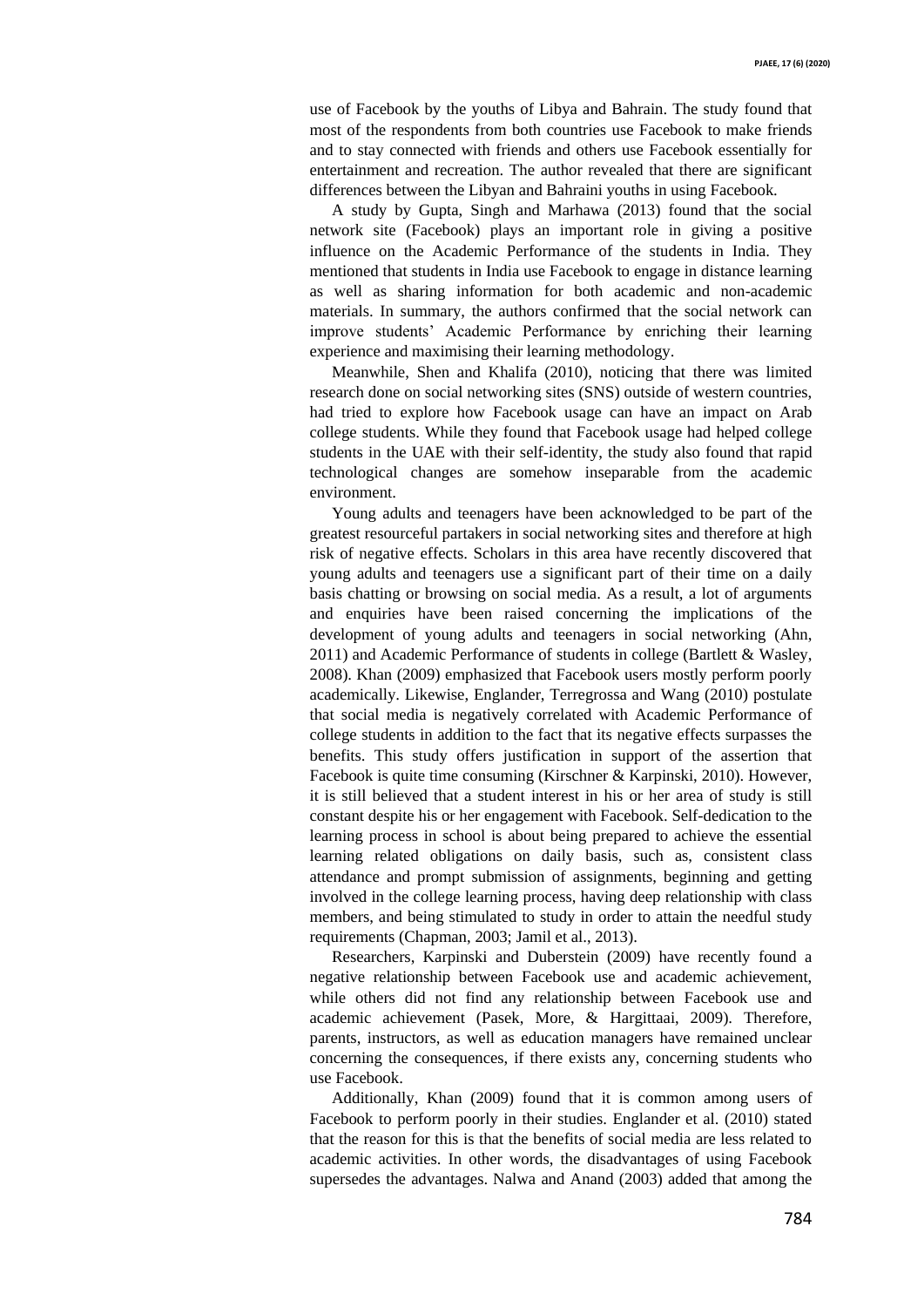disadvantages of Facebook is it easily imbues addiction which will further cause students to ignore their academic responsibilities, and consequently cause them to fall short in the level of their Academic Performance. The stance posited by Nalwa and Anand (2003) was similar to the findings reported by Karpinski and Durberstein (2009) that Facebook users invested less time in their Academic Performance when compared to non-users of Facebook. Therefore, users of Facebook have lower GPAs as compared to non-users of Facebook.

A similar investigation was also done by Mehmood and Taswir (2013) that revealed indefinite findings among the respondents. From their surveys, some of the Omani students said that their Academic Performance was negatively influenced by the social network site (Facebook) as they were easily distracted by it. On the other hand, there were other students who revealed that the social network site (Facebook) gave them a sense of belonging (networking) besides being useful for information searches and creating strong communication networks that they can freely utilise to communicate with their peers and teachers. From the results, Mehmood and Taswir (2013) deduced that Facebook is an important tool in enhancing Academic Performance of the Omani students if it is wisely utilised.

In addition, a study by Helou and Rahim (2014) was done to discover the perceptions of Malaysian students on Facebook and the respondents said that the use of Facebook creates awareness, aids information gathering and sharing among students, and helps students to be more knowledgeable in their studies and overall environment. Moreover, Helou and Rahim (2014) deduced that the use of Facebook among Malaysian university students can strengthen their network cycle. There was also another study by Ainin et al. (2015) that investigated the subject matter in Malaysia which resolved that there is a positive link concerning Facebook Usage as well as students' Academic Performance.

Yang and Tang (2003) found that Taiwanese students use Facebook to build their friendship network and it has no significance on the students' Academic Performance. On the contrary, Wanjohi, Mwebi and Nyang'ara (2015) claimed that Facebook can positively contribute positively to Kenyan students' Academic Performance. They also suggested that time management skills should be introduced and taught to students as it can help them in time rationing for academic and leisure purposes.

However, an investigation by Junco (2015) pertaining to the relationship of Facebook usage and Academic Performance have produced some inconsistent findings. The author empirically observed the effect of Facebook usage and found that Facebook has a negative relationship with Academic Performance (GPA) of juniors, freshmen, and sophomores. On the other hand, the seniors excelled in their Academic Performance as they spent less time on Facebook and did not perform multitasking. A more confusing finding was reported recently by Harrath (2016) in a study conducted among 628 university students in Bahrain. The analysis of the study revealed that the usage of social network sites which include both Facebook in addition to Twitter have both negative and positive impact on students' Academic Performance.

Owusu-Acheaw and Larson (2015) conducted a study at West African State in Ghana and revealed that students spent 30 minutes to three hours on social network site (Facebook) on their electronic gadget. The results showed a negative relationship between social network site (Facebook) and Academic Performance of the Ghanaian students. After summing up the findings from a global view, the literatures revealed that in most cases, Facebook contributes positively towards students' Academic Performance (Gupta et al., 2013; Helou & Rahim, 2014; Mehmood & Taswir, 2013).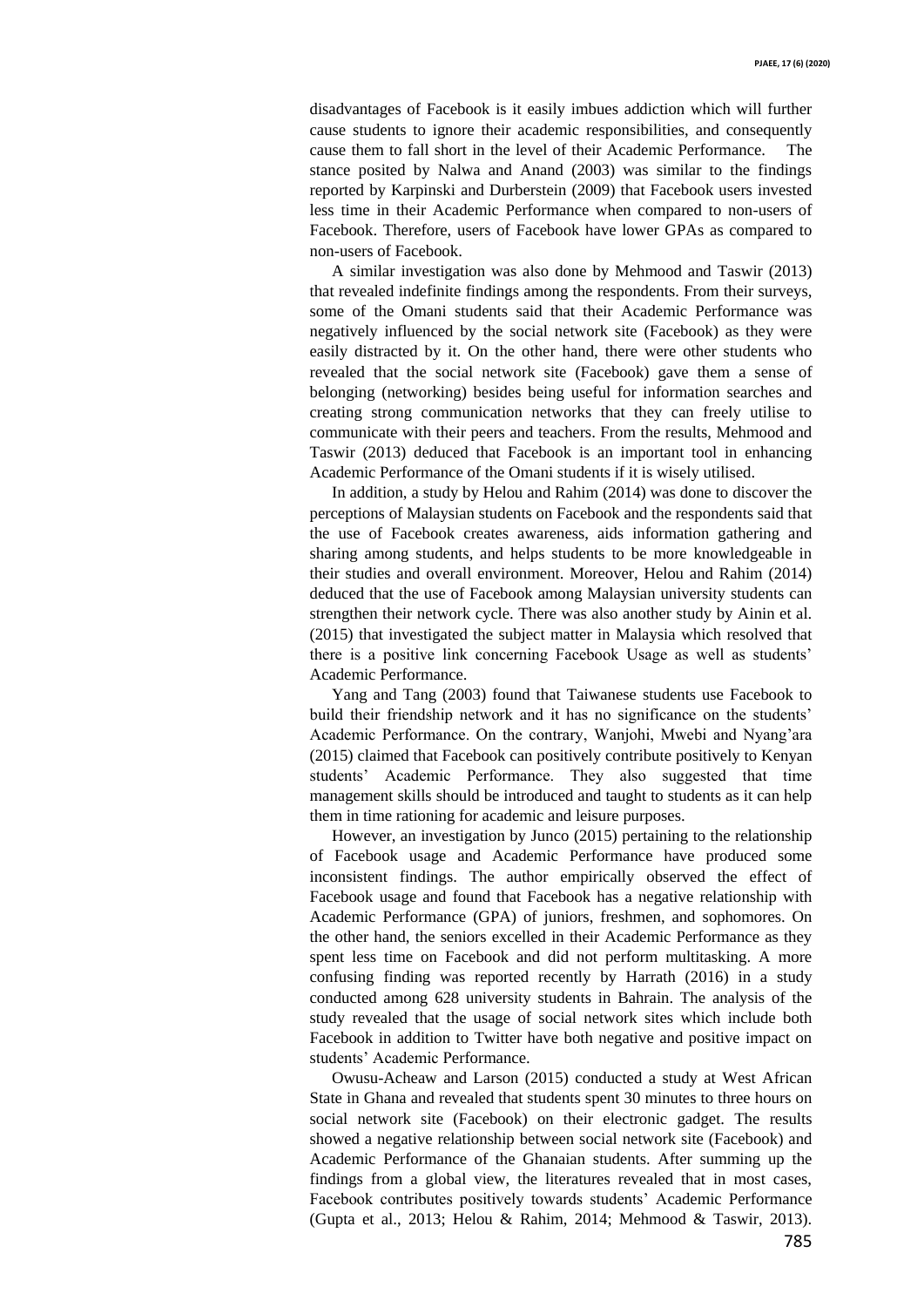However, these positive contributions were argued to be moderated by the amount of time spent on Facebook (Junco, 2015; Wanjohi et al., 2015).

Narrowing down the findings to the Arab world, the influence of Web 2.0 applications that encompass all the social networking sites (Facebook) were argued to have changed the social relationship of the Arab world (El-Badawy & Hashem, 2015; Shen & Khalifa, 2010). Despite this, El-Badawy and Hashem (2015) found that social media is not having any impact on the Academic Performance of students in the study they conducted on college students in Egypt. Therefore, while social network sites have changed the way Arab students communicate, there has not been evidence that it negatively influences their Academic Performance.

An investigation on Saudi Arabian students by Shahzad, Alwagait and Alim (2014) employed a triangulation method for both qualitative and quantitative methods. The quantitative method has discovered a negative relationship between the use of Facebook and students' Academic Performance, whereas the qualitative method showed no relationship between the usage of Facebook and students' Academic Performance.

Besides that, another similar study conducted by Bijari et al. (2013) on the effect of Facebook towards Iranian students' Academic Performance then discovered that the usage of Facebook has a negative significance on the students' Academic Performance in relation to their GPA. By referring to the influence of Facebook in the Arab world, it can be deduced that the use of Facebook has a significant negative relationship on students' Academic Performance. Also, a similar research was carried out by Maqableh et al. (2015) where it was argued that there is a direct relationship between the usage of Facebook as well as Academic Performance. However, the nature of the relationship was not mentioned in their study.

Nonetheless, it is probable that the use of Facebook in this regard is qualitative purposeful, rather than quantitative. In this instance, therefore, Facebook usage has relevant impact on Academic Performance. When usage of Facebook becomes highly intensive for academic purposes and indispensable or serves as complimentary communication with others, positive effects on academic achievement could materialise. In contrast, in the case when Facebook is intensively employed for the sole purpose of recreation such as tagging photos, playing games, and watching videos, negative effects on an individuals' Academic Performance could be anticipated because in this instance, students possibly dedicate a greater part of their time on Facebook to the detriment of their study. What might be particularly pertinent concerning the negative effects of Facebook use on Academic Performance is whether Facebook use meddles with performance of academic activities when students engage in Facebook-related activities in classrooms or while reading.

A number of studies demonstrate that while today's students sit watching TV, they at the same time engage in text messaging or participate in Facebook interaction even while attempting their scholarly assignments, such as studying, and homework (Huang & Leung, 2009; Junco & Cotten, 2010). Notwithstanding, it is confirmed that regardless of how great one is at multitasking, no one can be as good and effective as concentrating on one thing at a moment, on the grounds that the movement forward and backward from one activity to the other expands the intellectual work (Jackson, 2008). Mayer and Moreno (2003) cited in Chandler and Sweller (1991) in their Cognitive Theory of learning and information clarified why multitasking may likewise negatively affect learning. In addition to that they borrowed the thinking from the Cognitive Load Theory which argues that the handling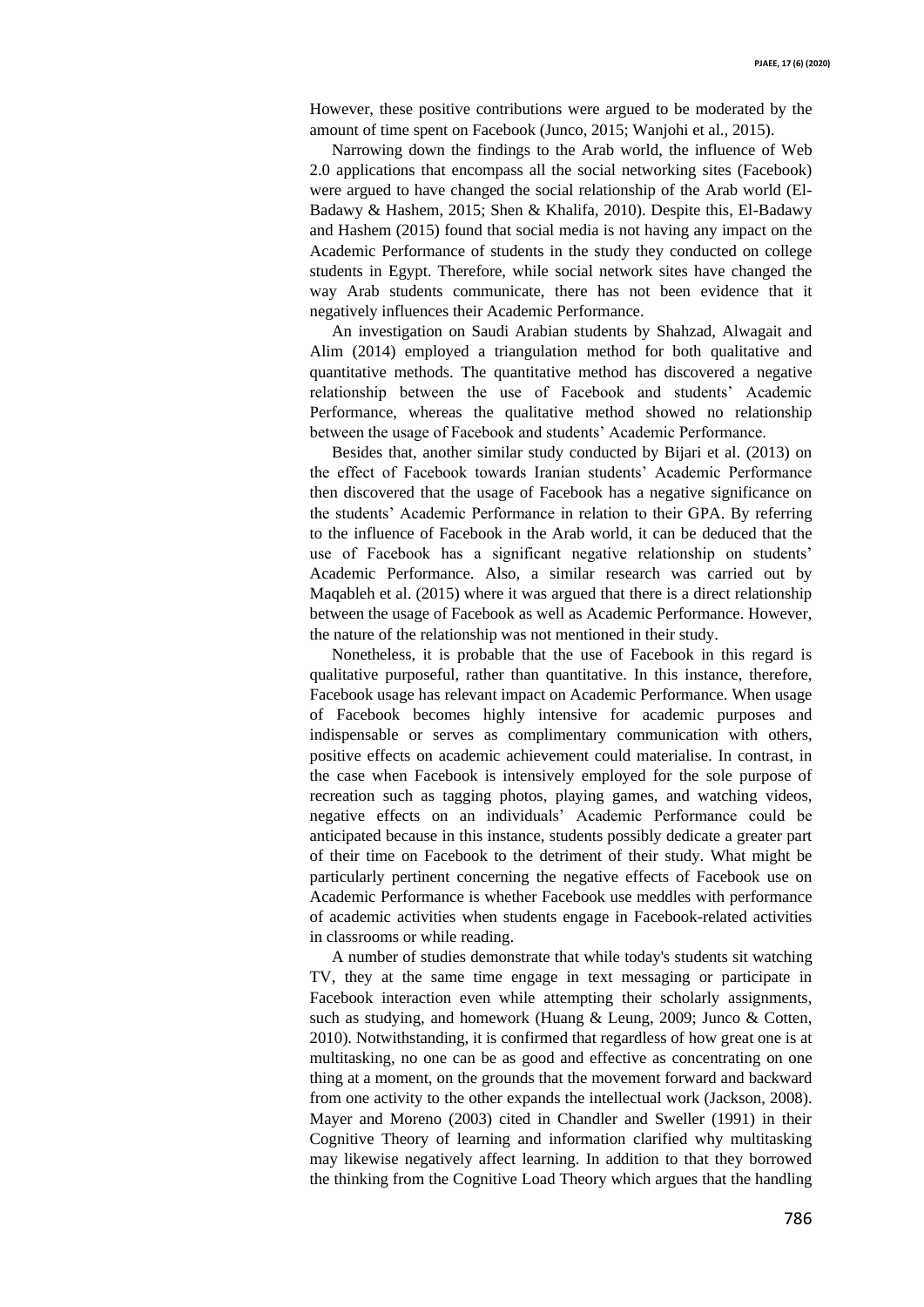limits of optical and vocal working senses are restricted, then additionally clarified that introducing excessively numerous components can lead to over-burdening, which consequently leaves some of the components unprocessed. Once cognitive procedures are over-burdened, an in-depth procedural routine and learning process becomes improbable (Mayer & Moreno, 2003). Cognitive Load Theory could clarify the negative impact of multitasking with regard to the split-attention impact.

Al-Saggaf (2011) carried out an ethnographic study of 15 Saudi girls aged between 19 to 24 years old at a private university in Saudi, who were users of Facebook. The results revealed a negative relationship between Facebook use and Academic Performance. Krischner and Karpinski (2010) also conducted a study on 219 university students on the impact of Facebook use on college students' Academic Performance. The outcomes indicated that the scores obtained by the students who use Facebook appeared much lower compared to their counterparts. It also revealed that the more time the students spend browsing, the lower their grades scores in the exams.

Haq and Chand (2012) investigated 384 samples of students then established that Facebook usage has a negative effect on student Academic Performance. The study also observed that both males as well as females expended an equivalent amount of time on the internet but the females make use of Facebook more than their male counterparts. It further established the adverse effect of Facebook usage on males compared to females with respect to Academic Performance. This was further rationalised with the argument that males devote much of their time on sporting activities and games compared to females. They concluded that and as a result of this time lost, Facebook use therefore has a bad influence on Academic Performance. However, a study conducted by Shiva, Fahimeh, and Ghani (2016) could not establish a significant relationship between usage of social media technologies with Academic Performance even though the study revealed that their respondents, who were university students, spent more than eight hours a day on social media.

Another study carried out on the issue of multitasking in classrooms found that students who use ICT and are involved in multitasking such as Facebook, text messaging, instant chatting, internet searching and emailing had a lower GPA; which means lower Academic Performance has a relationship with Facebook usage (Burak, 2012). The study considered that multi-tasking has high risk-taking behaviour and therefore, is expected to affect Academic Performance imperatively due to a longer time spent on social media like Facebook. This logic is essential, regardless of the positive aspect of Facebook. Similarly, according to Paul et al. (2012) research in one United States university established a negative relationship between the time students spend online on social networks and their Academic Performance. Therefore, the authors emphasised that this is due to the attention span students dedicate to multiple sources. This implies that Facebook and other social media must be used wisely and directed towards a fruitful engagement whether in classrooms or at home.

A similar review in the past segment, with respect to the change in social interaction and scholarly accomplishment, presumed that utilizing Facebook by students takes a lot of time which invariably has an adverse impact on their Academic Performance (Gafni & Deri, 2012). Utilizing cell phones for messaging and social networking accessibility was likewise investigated to find out whether it has relationship with getting involved in classroom activities and findings showed that engagement is firmly connected with educator's style and control. Likewise, the utilization of social networking and mobile messaging was not found to have any relationship with lower Academic Performance (Paul & Gelish, 2011). Such issues stress the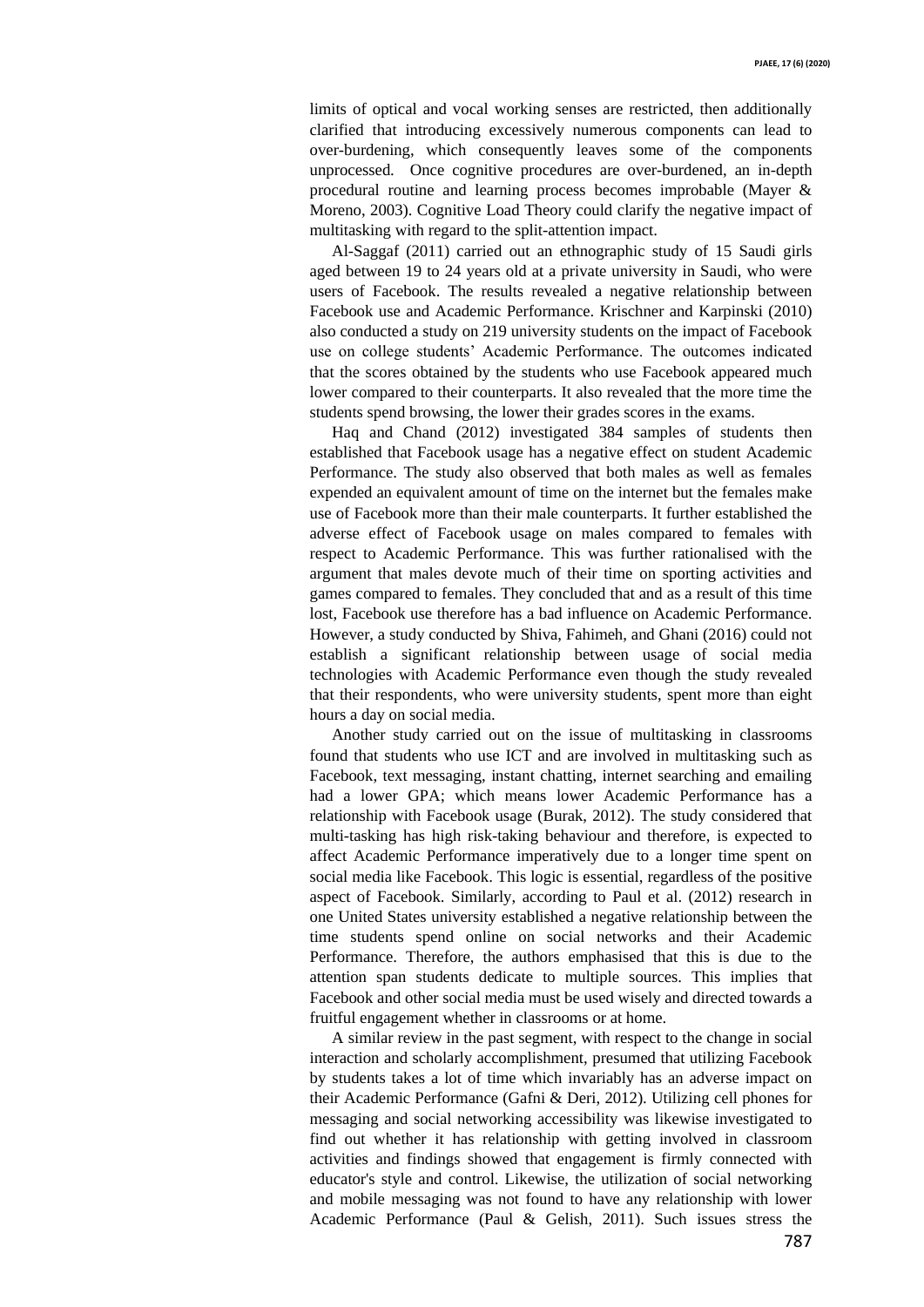diversion that such networking causes, however, not to the level of taking a risk concerning Academic Performance. Facebook usage relates to students' character; while a number of students are affected by the usage, some others are not based on their disposition.

An investigation of a total of 239 Swedish college undergraduates who utilized Facebook, demonstrated that the excessive usage of Facebook by undergraduates causes poor Academic Performance (Rouis et al., 2011). Furthermore, the researchers submitted that self-discipline and objective focus coupled with execution are the characteristics of the undergraduates who are more in control of social media and are therefore, good in terms of Academic Performance. Also, another study carried out in the United States showed that the period utilized on Facebook is significantly related to negative performance of undergraduates. In addition, time spent by undergraduates in getting materials ready for classes, and committed to resource sharing, also revealed a significant relationship between Facebook and Academic Performance (Junco, 2012).

Alexander (2012) studied Facebook usage by 72 students who participated in the study. The result showed that Facebook Intensity has engaged the students too frequently to participate on Facebook, which students perceive as having a negative effect on Academic Performance. Another study examined the impact of Facebook Intensity on the Academic Performance of students. However, the outcomes from the study found that Facebook Intensity has a positive relationship with students' Academic Performance where the more they use Facebook, the more it will affect their studies (Ainin et al., 2015).

Facebook has been studied in both developed and developing countries to investigate and explore different setting and series of context of research. Hew and Cheung (2012) studied the decision by Singaporean students to use Facebook. The study found that students use Facebook to communicate with their classmates, either old or new, as well as to share information but they are not using it for educational purposes. The authors concluded that Facebook was used by students to maintain relationships with existing known friends such as former or current schoolmates and it has positive effects on students. Another study in Malaysia by Ainin, et al. (2015) studied the effect of Facebook usage on students' Academic Performance. The study revealed that Facebook has an influence on Malaysian students in university; the more active the students are on Facebook, the less effect it has on their study. Therefore, the result showed that there is positive relationship between the Facebook usage and student Academic Performance.

Relationship between Facebook Intensity and Social Capital

There has been a unanimous agreement in literature that Facebook is developed for creating social connections especially among university students (Pempek et al., 2009; Sheldon, 2008; Shen, Vodanovich & Khalifa, 2015). For instance, Sheldon (2008) demonstrated that university students used Facebook solely to make friendships either with people they have known or to meet new people. A different study examined by Lampe et al. (2006) demonstrated that the primary purpose of using Facebook is for friendship searching and consolidating offline relationships with classmates, groupmates and other acquaintances. In addition, Ainin et al. (2014) demonstrated in a study that involved 1168 students across Malaysian universities found that socialization is a significant factor that predicts students' usage of Facebook Intensity.

The notion of using Facebook for creating and increasing Social Capital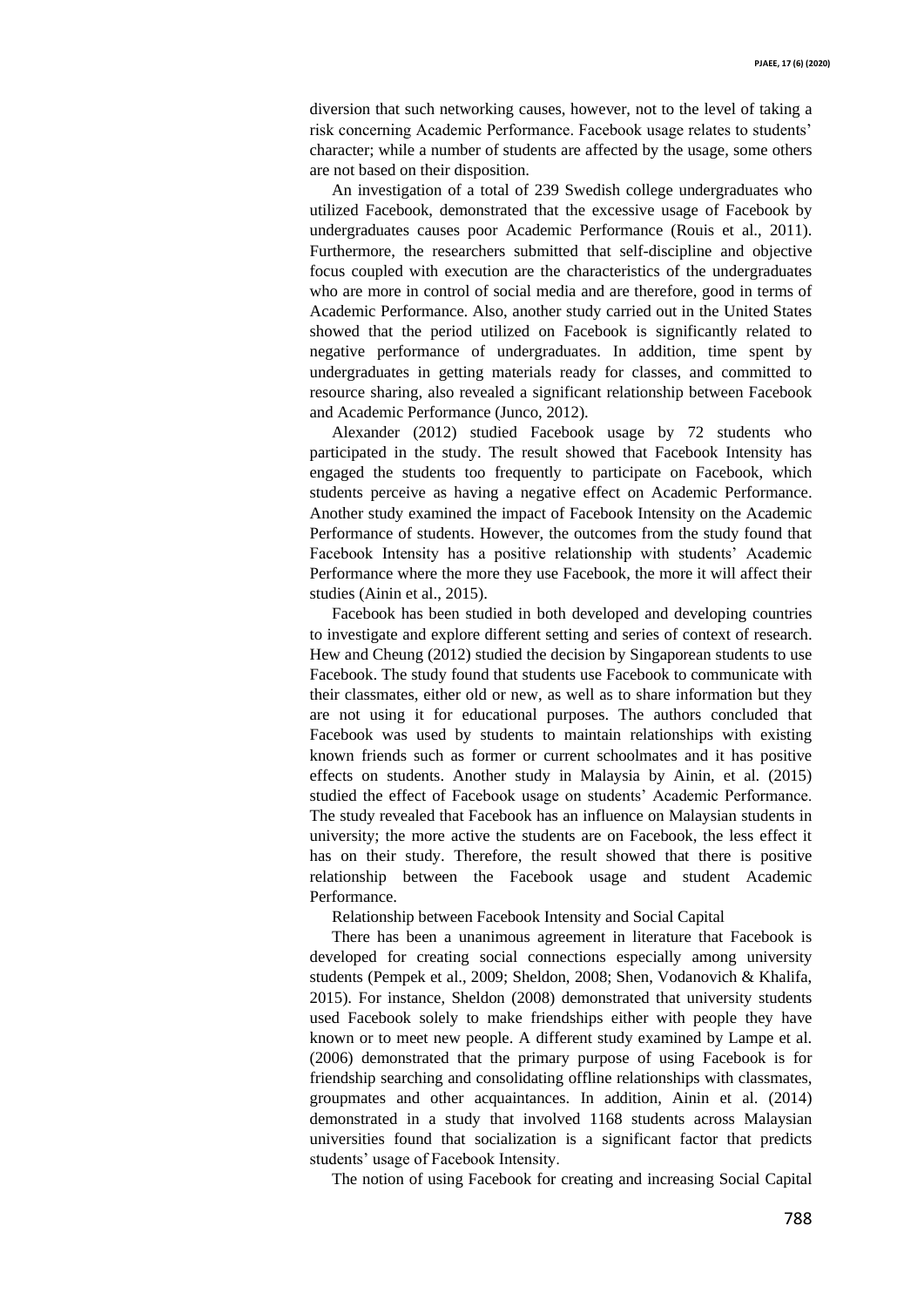has also been researched although not yet extensively. For instance, Ellison, Steinfield and Lampe (2007) investigated the influence of Facebook use on Social Capital as mentioned earlier. The study deduced that strong relationships between Facebook use and the three forms of Social Capital exist. The study showed that the use of Facebook has the tendency of improving social relationships especially for students with low self-esteem. Also, another investigation by Steinfeild et al. (2008) using a longitudinal method argued that among year one and year two students, the high intensity use of Facebook increased their Social Capital. The author concluded that students' self-esteem has a moderating relationship between Facebook Intensity as well as Social Capital and the use of Facebook helps students break the communication barrier that they might experience during the formation of needed heterogeneous networks.

In determining the relationship between usage of Facebook as well as Social Capital, Raacke and Bonds-Raacke (2008) exhume why and what impact the use of Facebook has on college students' life. From the authors' empirical findings on college students, the results of their investigation revealed that students use Facebook to make new friends on campus as well as keep in touch with old friends. The conclusion from their study showed that Facebook use among college students could help them meet their communications and social needs.

Due to the reputation of Facebook among students, inquiries concerning the effects of Facebook use on Academic Performance and Social Capital have been conducted. Many studies have asserted that involvement in Facebook use has a relationship with students' Academic Performance. Nevertheless, Heiberger and Harper (2008) revealed that academic achievement and level of performance are quite related (Hwang et al., 2004; Steinfield et al., 2008; Yu et al., 2010). Beyond both Academic Performance and level of Academic Performance, it was considered that social networking among students and their colleagues and lecturers also serves as a dimension by which social acceptance, information, and knowledge support are obtained, which consequently make them develop fulfilment in life as a student, as well as self-esteem, and thus galvanise performance adeptness (Yu et al., 2010). In other words, it can be said that, the implication of social networking among students has its tentacles in the development of Social Capital among them.

Valenzuela, Park and Kee (2009), through empirical investigation of some 2,603 college students in Texas, United States, argued and justified the existence of positive relationship between usage of Facebook and effect of students' Social Capital. Burke, Kraut and Marlow (2011) found mixed findings in their study which indicated that to some Facebook users, receiving messages from friends and peers would build up their Social Capital, whereas, others do not perceive it as such. Further findings revealed that Facebook users who passively obtain their news indirectly build up their self-esteem and thus, they value their network cycle.

Based on the study by Pempek et al. (2009) it was discovered that Facebook offers new opportunities for youths to express themselves as well as to cooperate with one another. It was noted that amongst youths, relationships with peers are essential for producing offline benefits, generally referred to as Social Capital. The concept called Social Capital is a paradigm used to designate the benefits one obtains from one's relationships with other people (Lin, 1999). In relation to that, Ellison et al. (2007) suggested that intense Facebook usage is thoroughly connected to the construction and maintenance of Social Capital. The results of the survey of undergraduates at a university Facebook usage was discovered to be connected with a distinctive measure of Social Capital, comprising bridging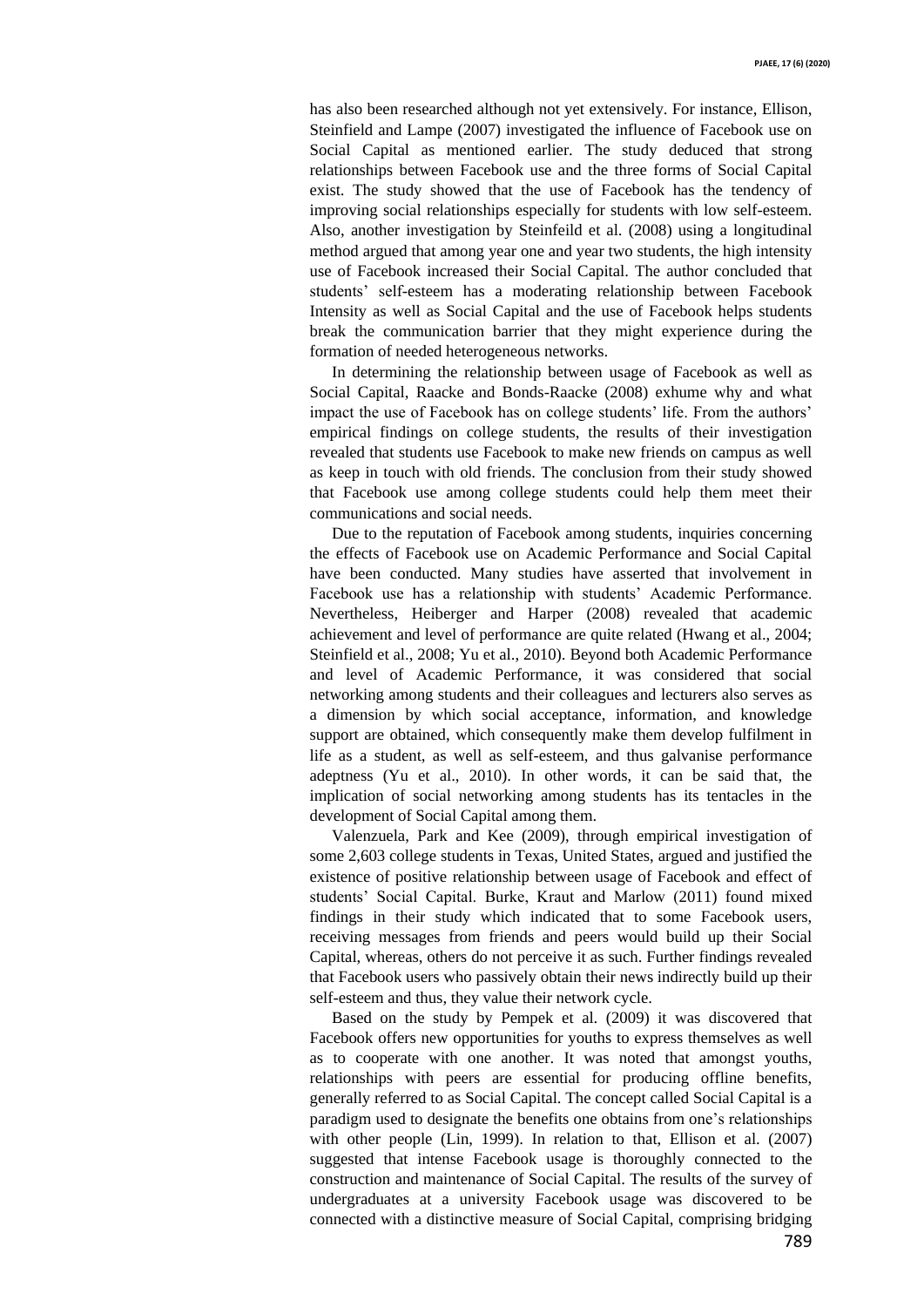Social Capital as well as bonding Social Capital.

Further to that, Lee (2012) carried out investigation in the context of American students and established that young African-American students' personality traits have no significant relationship with the extent of time working on Facebook. However, the study revealed the importance of using Facebook in their Social Capital by sharing their personal interest among their networks. In addition, the investigation of Ellison et al. (2014) on students in United States concluded a positive influence of Facebook on Social Capital. Further argument by these scholars revealed that students gained several benefits in maintaining and interacting with their social networks that include investing and harvesting social gains from social resources that are easily accessible through a communicative environment.

More investigations regarding the use of Facebook and Social Capital or the influence of Facebook on Social Capital among students have caught the attention of scholars not only in the United States of America but virtually all psychologist scholars around the globe. For example, in the Middle East, an investigation by Jabr (2011) gave an insight that networking through Facebook helps build up an outstanding academic group that offers help to one another, thus, resulting in better academic achievement among groups and productive communication.

In the same way, an investigation by Hamade (2013) found a positive finding in the sense that Facebook helps students build up their networks, have strong ties with their families, as well as increase their involvement in social activities both on campus and outside campus. In a similar view, Mehmood and Taswir (2013), concluded after conducting an empirical investigation on Omani students that the use of Facebook and other social networking sites helps build a knowledge-based society especially among young learners. A study on Chinese students by Liu and Brown (2014) concluded that there is a positive influence of Facebook in increasing Social Capital among students. According to the scholars, these happened through the degrees of likes. Also, the effects were seen to have an indirect relationship with bonding in networks. With these, the authors argued that Facebook helps students to adjust to social life in the process of transiting into college residential life.

A similar study was conducted in Nigeria by Ofodu and Falasinnu (2014) by using purposive sampling in two different higher education institutions in Nigeria. They argued in favour of the positive influence of Facebook on Social Capital. Based on their empirical findings, the authors argued that students use Facebook in making friendships and keeping communication networks, obtain needed educational information, arrange group meetings, assignment discussions as well as sharing information on finding solutions to class projects and or assignments. Similarly, after conducting a study on Indian students in Bangalore, Francis and Scaria (2013) opined that Facebook can be of the greatest advantages to help build communication among network cycles and enhance social relationships, that is one of the principal factors constituting Social Capital if used in a constructive manner.

Among the few researchers that have focused on the implications of Facebook Intensity on Social Capital with an account from an Arab country is Nejadat (2012) who conducted a study among some working-class married women in Jordan. The study showed that 65.5% of the respondents have personal accounts on Facebook and their primary motives of using Facebook are to communicate with both new and old contacts, along with recreation, amusement besides to fill their leisure time, and to improve knowledge, then follow up with the up-to-date local as well as international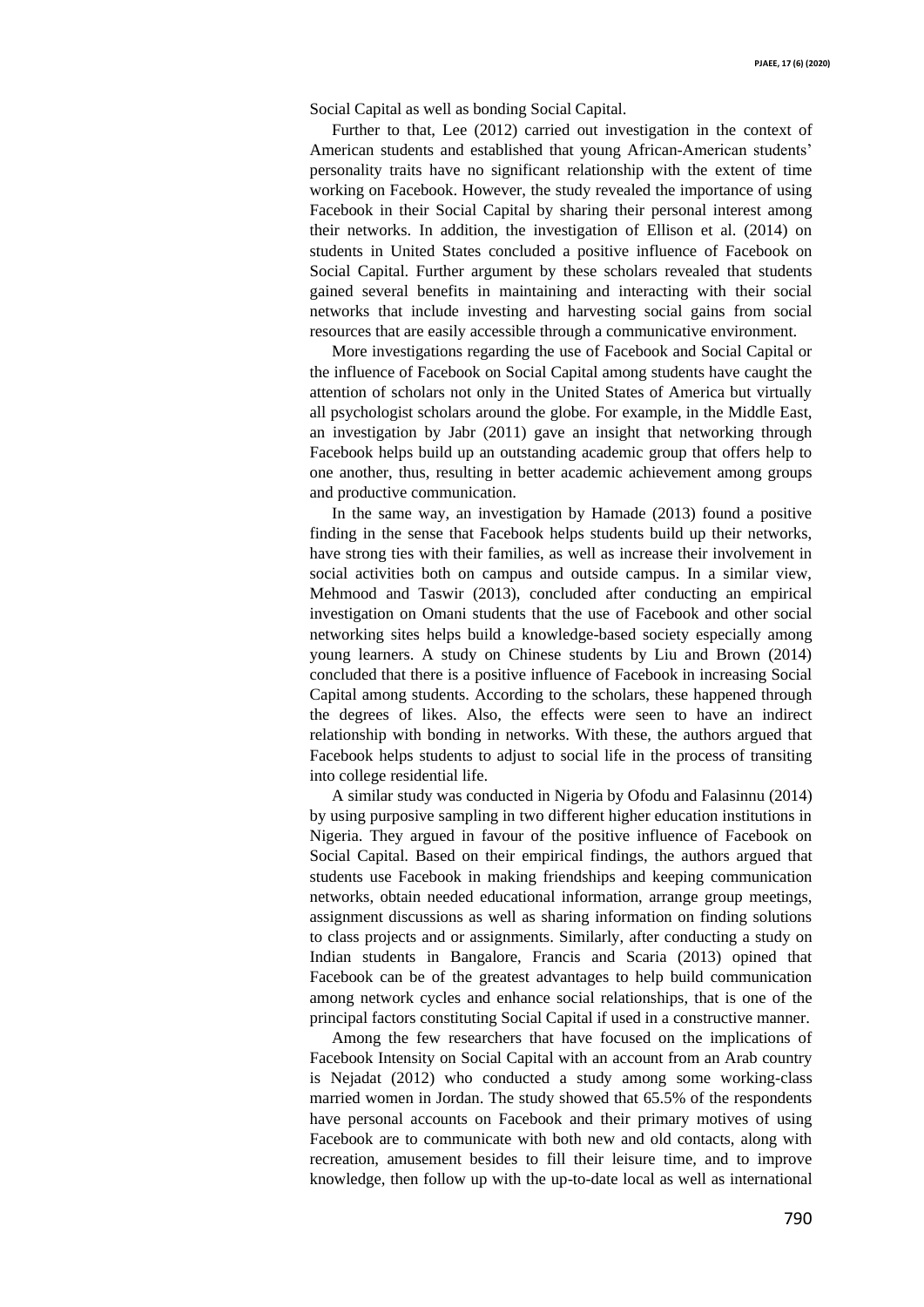news.

In the same direction, Nomar (2011) in a study entitled "The use of social networking sites and their impact on social relations" which was conducted in Algeria, revealed that the major ratio of respondents spent above three hours daily using Facebook. According to the respondents of the study, Facebook is used for making comments, communicating and establishing relationships with friends and family. This research employed descriptive statistics however, it implied that one of the significant parts of Social Capital gains people get from Facebook is that it helps them maintain social connections, relationships and also serve as a source for education and entertainment. The above conclusions are in agreement going by the research done by Shen et al. (2015) among university students in the United Arab Emirates. The study demonstrated that one of the driving forces for using Facebook is for socialization. Also, the intensity of Facebook usage has a significant impact on bonding Social Capital among Facebook users.

In Jordan, the research carried out by Al-Dbaisi and Tahat (2013) and entitled "The role of social networks in shaping public opinion among the students of Jordanian universities". The research was based on descriptive methods through a questionnaire to examine the opinions of students to gather and analyze information. The findings disclosed the commonness of social networking amongst the students, in addition to the fact that these sites are important sources of access to information as well as news that eventually influence formation of public opinion which boosts the positive effects of the national spirit also loyalty.

In view of the few studies reported from Arabic counties, it is fair to say, the connection linked to intensity of Facebook use as well as Social Capital has not been intensively justified. Following the arguments proffered by previous studies, Social Capital predominantly in relation to social networking platform such as Facebook is mostly the resources accessible to individuals through their social interactions (Lin & Lu, 2000; Putnam, 2001). By and large, it is observed that users obtain numerous benefits of a various array of social interactions, which then indicate that the greater the level of interaction an individual has, the more he or she benefits from it. Many scholars have made reference to the fact that this is one of the foremost reasons that users join sites like Facebook; though, which is to preserve as well as increase their social networks (Ellison et al., 2007, 2011; Joinson, 2008).

## **RESEARCH DESIGN**

The broad objective of this study is to discern the connection between Facebook Intensity, Community Factors, Individual Differences, Academic Performance and Social Capital. Therefore, following the nature of the problem statements highlighted in this study, a quantitative research approach is employed in this study. This study employed the use of a quantitative research approach (Creswell, 2009). Also, the strengths of a quantitative approach over a qualitative approach, especially in terms of timing saving, cost effectiveness and the opportunity for investigating a large sample size are the main reason for employing the quantitative research method in this study . In specifics, the approach employed in this study focused on the descriptive and the hypothesis testing due to the objectives of this study, which aim at investigating and validating the relationships among the variables of this study.

The descriptive research was employed to identify the characteristics of the study population. According to DeVaus (2001); Sekaran and Bougie (2009), descriptive study aims at offering the researcher an opportunity of defining the relevant aspects of the phenomenon of the interest from the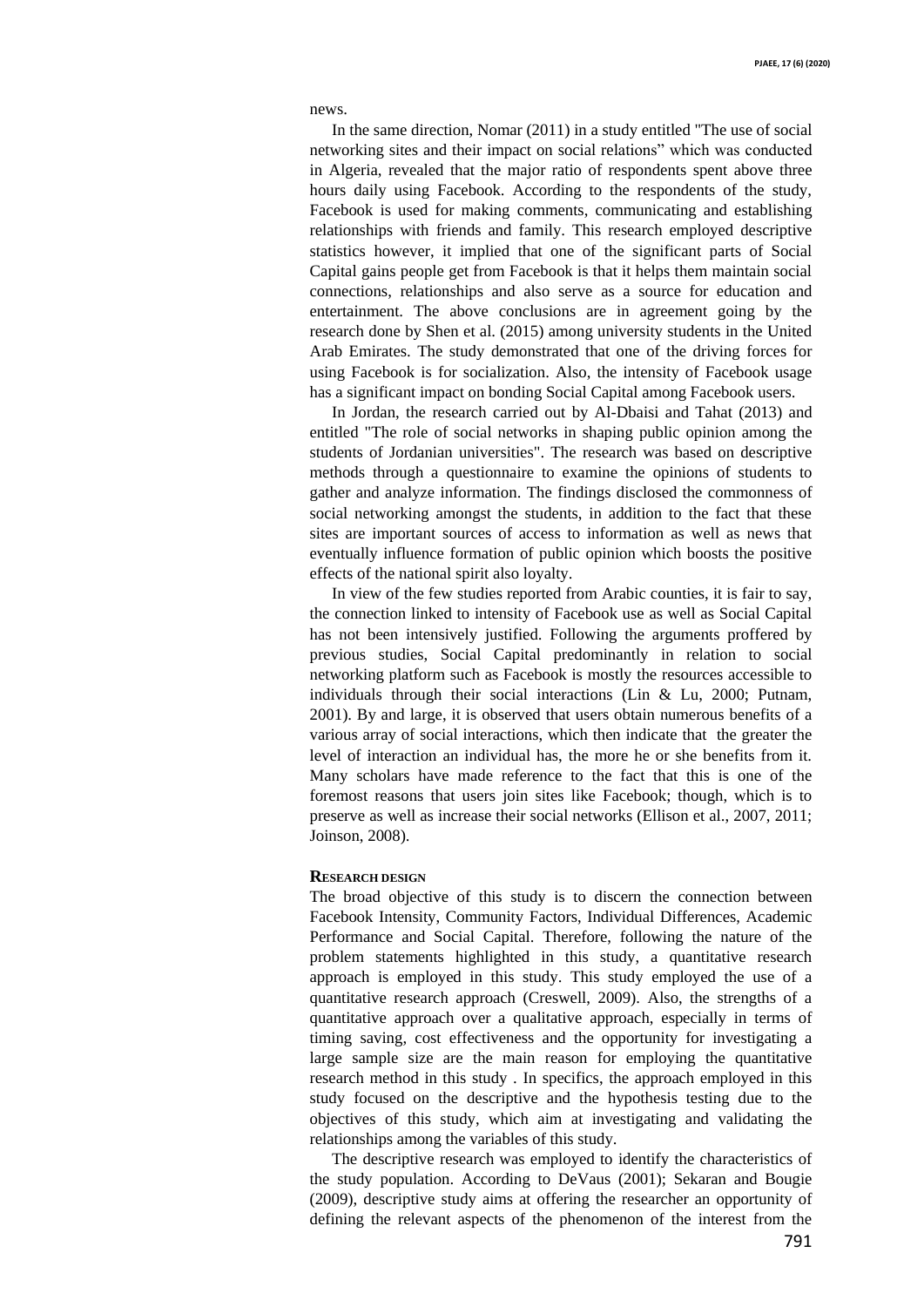perspectives of the individual, organisations or others. This was effectuated in order to gain a deep understanding of the nature of Academic Performance and Social Capital with a purpose of providing their associations with the independent variables especially from the context of the research respondents (Sekaran & Bougie, 2009).

Additionally, this study adopts the survey research design by using survey questionnaires for data collection (Creswell, 2009; Babbie, 2010). The use of survey design is the apt design for the quantitative method. When employing the survey design, the researcher does not have control over the independent variables that determines the dependent. As a result of the objectives of this study, a survey or non-experimental quantitative research approach was employed to administer the questionnaire used in this study.

This research was conducted in a cross-sectional design which involves gathering of data at a single point in time to achieve the stated objectives of the research. The choice of the cross-sectional design was in-line with Babbie (2010); Sekaran and Bougie (2009) which affirmed the use of crosssectional studies as having advantages over the longitudinal study because the researcher, aimed at collecting data that reflects peoples' opinion and which is better obtained using cross-sectional and not secondary sources of data collection. In addition, it is affirmed that cross-sectional setting saves time, money and require a smaller number of researchers than the longitudinal study. As such, the above justified the choice of the research design.

## **POPULATION OF THE STUDY**

The target population for this study comprises 13,446 Libyan students who are studying at a selected university in Libya. Administratively, Libya is divided into four (4) regions comprising the Eastern, Western, Central and Southern region. Due to the fact, the South, East and West of Libya are currently embroiled in conflicts, the researcher decided to collect data from students studying at the only public university in the Central region, which is the University of Sirte. This is considered acceptable because the central region of Libya is considered the most cosmopolitan part of Libya where a considerable level of other regions of Libya are settled. Hence, the Central region of Libya is a perfect representation of Libyan national culture and norms. Since there is not much difference between the demographic profiles of university students across the regions of Libya, the population of this study is based on the Central region of Libya. As shown in Table 1, the students come from three different colleges namely Sciences, Economy and Arts.

| <b>College</b>  | <b>Number of Students</b> |  |
|-----------------|---------------------------|--|
| <b>Sciences</b> | 4,486                     |  |
| <b>Economy</b>  | 5,738                     |  |
| Arts            | 3,222                     |  |
| <b>Total</b>    | 13,446                    |  |

*Table 1: Population of the study*

Source: Registration Department, University of Sirte

## **SAMPLING**

The target population of this study is the undergraduate students of Libya who are studying in the three selected colleges at University of Sirte, Libya. The study's population is fairly homogenous, that is, there is little variability in the characteristics of the population. The population of this study is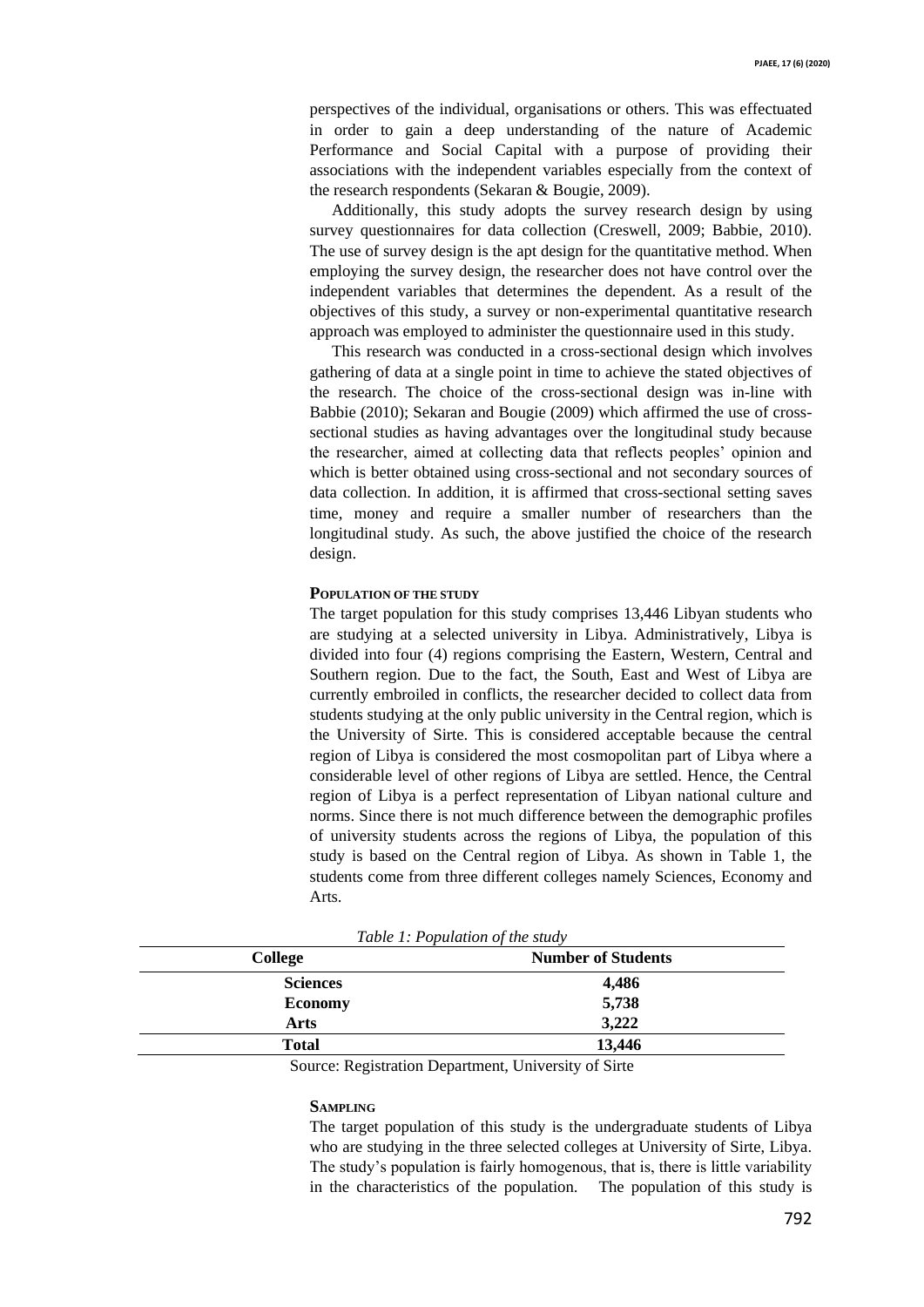13,446 students. In order, to determine the sample size, the researcher refered to the table for determining sample size produced by Krejcie and Morgan (1970) which indicate that when the population is between 10,000 to 15,000, the sample size should be 375. For that reason, the sample size selected for this study is 375 respondents. Hence, proportionate - stratified random sampling techniques used to select participants from the colleges in all the sampled universities. Each of the sampled university was stratified to colleges (Sciences, Economy and Arts) and participants were proportionately selected according to the population of students in various colleges. Table 2 reveals the breakdown of the participants used for this study.

| Table 2: Sample size |                                  |         |                             |                       |                   |
|----------------------|----------------------------------|---------|-----------------------------|-----------------------|-------------------|
| <b>College</b>       | <b>Sample</b><br>size<br>$(n)$ / | Lay out | size of<br>entire<br>sample | <b>Sample</b><br>size | <b>Percentage</b> |
| <b>Sciences</b>      | 375                              | 0.028   | 4,486                       | 125                   | 35.8%             |
| Economy              | 375                              | 0.028   | 5,738                       | 161                   | 35.6%             |
| Arts                 | 375                              | 0.028   | 3,222                       | 90                    | 35.8%             |
| Total                |                                  |         | 13,446                      | 376                   |                   |

Operational Definitions and Measurement of Variables Facebook Intensity

Facebook Intensity operationally refers to the level of Facebook usage among students. The intensity of Facebook usage can be broken down into time used on Facebook, Emotional use of Facebook, in addition to Use of Facebook for Friendship. Emotional use of Facebook refers to the extent by which individuals are emotionally linked to Facebook, as well as how well Facebook is incorporated into users' day-to-day lives (Labrague, 2014). Time used on Facebook is measured with the intensity and the frequency of which an individual uses Facebook (Junco, 2012; & Junco 2015). Finally, Use of Facebook for Friendship is referred to how Facebook can be used to knot friendships and explain collaborations among friends on Facebook (Al-Tarawneh, 2014). For measuring Facebook Intensity, 22 items were adapted from previous studies. 12 items were adapted from Ellison et al. (2007) and Labrague (2014) to measure emotional use of Facebook.

#### **Community Factors**

Community Factors in this study are measured in three dimensions namely; Interaction with Peers; Interaction with Lecturers and Student Engagement. Interaction with Peers is defined according to Astin (1993) as the interactions between friends and groups of people within a similar social group or people that share similar demographic attributes such as age, gender and lecture rooms. Interaction with Lecturers in this study refers to interactions, discussions and conversations between students and their lecturers and finally, Students Engagement refers to the engagement between students and their peers in the school environment. A total of 18 items were adapted from previous researchers to measure community factors and its dimensions in this study and 12 items were adapted for measuring Interaction with Peers and Interaction with Lecturers from Appleton, Christenson, Kim and Reschly (2006). Furthermore, eight items were adapted from Hart, Stewart and Jimerson (2011) to measure Student engagement.

## **ACADEMIC PERFORMANCE**

Academic Performance in this study is described as students' engagement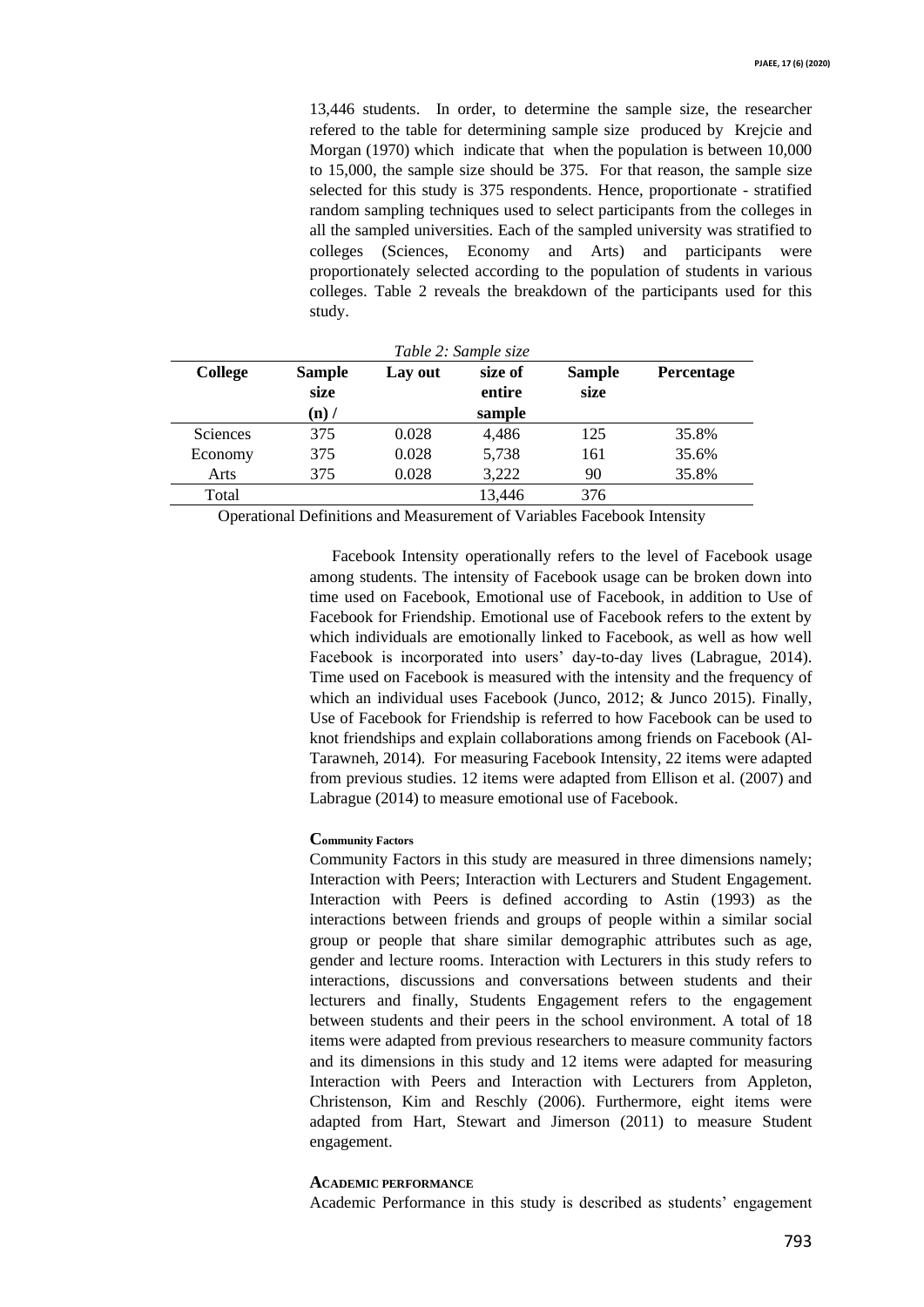and commitment to academic activities. In other words, Academic Performance relates to students' behavior, attitudes and commitment to learning and education (Annie, Howard, & Mildred, 1996; Arshad, Zaidi, & Mahmood, 2015). Academic Performance is measured in this study with items adapted from Ali (2014), Catalano (2013), Wang and Holcombe (2010), and Yamin and Forsgren (2006).

## **SOCIAL CAPITAL**

Social Capital in this study is referred to as social networks, which are the connections among individuals with the essence of beneficial mutuality and trustworthiness that arise from among the social connections (Putnam, 2000). Based on the context of this study, social capital focuses on social connections between family and friends. Five items for measuring Social Capital were adapted from Stimson, et al. (2003).

Questionnaire Design

The questionnaire in this study was developed into six sections. Section A, which is the first section, is for the general information of the respondents. Section B entails questions about Facebook intensity. Section C presents questions about Community Factors. Section D covers questions about Individual Differences. The following section, which is section E, contains questions on Academic Performance. Finally, Section F presents questions about Social Capital. A 5-Likert type scale which ranges from "1= Strongly Disagree to  $5 =$  Strongly Agree" is used for rating responses of respondents (DeVellis, 2003).

Moreover, the results presented in Table 3 show that the Cronbach's Alpha value of the entire variables in this study is above 0.60 which depicts acceptable values, indicating that the items are reliable and internally consistent. However, one item (SFE3) was deleted to achieve an acceptable value.

| <b>Variables</b>          | <b>No. of Items</b> | Cronbach's Alpha |
|---------------------------|---------------------|------------------|
| <b>Facebook Intensity</b> |                     | 0.802            |
| <b>Community Factor</b>   | <sub>0</sub>        | 0.867            |
| Academic performance      |                     | 0.768            |
| Social Capital            |                     | 0.765            |

*Table 3: Reliability Analysis*

## **DEMOGRAPHIC PROFILE OF RESPONDENTS**

This section presents the descriptive analysis of the demographic profile of the respondents. Out of 454 respondents, 60.8% (276) of the respondents were male, while the other 39.2% (178) of the respondents were female students. This distribution mirrors the gender differences in the majority of universities in Libya, where are often more male students than female students. Furthermore, the findings presented in Table 4 revealed that the majority (276) of the respondents forming 60.8% were aged 18 to 20 years old and the rest (178) forming 39.2% of the respondents were between the ages of 20 and 22 years. This finding confirmed the age brackets of university students in Libya. Also, the respondents in this study were young adults who were very much conversant with the issues of this study.

Furthermore, the descriptive study examined the numbers and type of friends the samples kept on their Facebook account. From the results presented by the descriptive analysis, it was observed that 92.1% (418) of the respondents kept estimated less than 100 friends on Facebook, followed by 5.71% (26) who had estimated Facebook friends between 601 – 900. In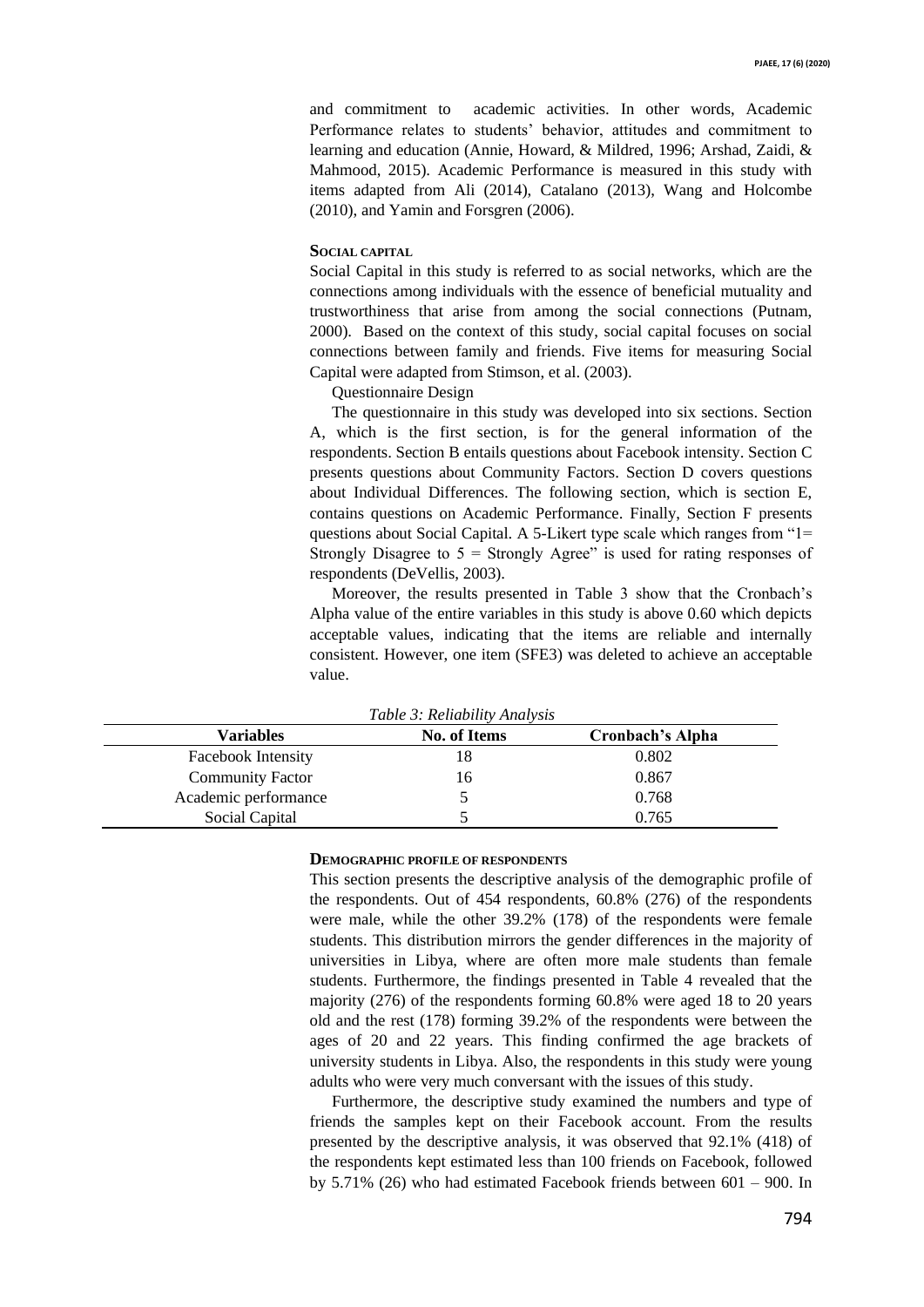addition, only 2.27% (10) of the respondents were found to have estimated Facebook friends of between  $101 - 300$ . Moreover, the types of friends kept by the samples were investigated. The descriptive analysis of the result revealed that 49.3% (224) of the respondents have acquaintances as the majority of their Facebook friends, followed by 20.5% (93) who have college friends as the majority of their Facebook friends, 18.1% (82) have old friends as the majority of their Facebook friends, and finally 12.1% (55) of the respondents have siblings as the majority of their Facebook friends. The summary of the descriptive nature of the data was thus presented in Table 4.

|                                          | <b>Frequency</b> | Percentage       |  |  |
|------------------------------------------|------------------|------------------|--|--|
| <b>Gender</b>                            |                  |                  |  |  |
| <b>Male</b>                              | 276              | 60.8             |  |  |
| <b>Female</b>                            | 178              | 39.2             |  |  |
| <b>Total</b>                             | 454              | 100.0            |  |  |
| Age                                      |                  |                  |  |  |
| 18-20                                    | 276              | 60.8             |  |  |
| 20-22                                    | 178              | 39.2             |  |  |
| <b>Total</b>                             | 454              | 100.0            |  |  |
| <b>Years of Study</b>                    |                  |                  |  |  |
|                                          |                  |                  |  |  |
| <b>First Year</b>                        | 59               | 13.0             |  |  |
| <b>Second Year</b>                       | 91               | 20.0             |  |  |
| <b>Third Year</b>                        | 96               | 21.1             |  |  |
| <b>Fourth Year</b>                       | 208              | 45.8             |  |  |
| <b>Total</b>                             | 454              | 100.0            |  |  |
| <b>Faculty</b>                           |                  |                  |  |  |
| Science/Engineering/Agriculture          | 65               | 13.0             |  |  |
| <b>Business/Economy</b>                  | 64               | 12.8             |  |  |
| Arts/Law                                 | 90               | 20.5             |  |  |
| <b>Human Medicine/Medical Technology</b> | 85               | 19.4             |  |  |
| <b>Others</b>                            | 150              | 34.2             |  |  |
| <b>Total</b>                             | 454              | 100              |  |  |
| <b>Facebook Account</b>                  |                  |                  |  |  |
| Yes                                      | 454              | 100.0            |  |  |
| N <sub>0</sub>                           | $\boldsymbol{0}$ | $\boldsymbol{0}$ |  |  |
| <b>Total</b>                             | 454              | 100.0            |  |  |
| <b>Internet Access</b>                   |                  |                  |  |  |
| <b>Smartphone/Tablet</b>                 | 128              | 27.40            |  |  |
| <b>University's Computer lab</b>         | 250              | 57.08            |  |  |
| Home                                     | 48               | 9.13             |  |  |
| <b>Others</b>                            | 28               | 6.39             |  |  |
| <b>Total</b>                             | 454              | 100.0            |  |  |
| <b>Estimated Facebook Friends</b>        |                  |                  |  |  |
| Less than 100                            | 418              | 92.1             |  |  |
| Between 101 to 300                       | 10               | 2.2              |  |  |
| Between 601 to 900                       | 26               | 5.7              |  |  |
| <b>Total</b>                             | 454              | 100.0            |  |  |
| <b>Majority of Facebook Friends</b>      |                  |                  |  |  |
| <b>Same College</b>                      | 93               | 20.5             |  |  |
| <b>Old Friends</b>                       | 82               | 18.1             |  |  |
| <b>Siblings</b>                          | 55               | 12.1             |  |  |
| <b>Acquaintances</b>                     | 224              | 49.3             |  |  |

*Table 4: Background of the Respondents*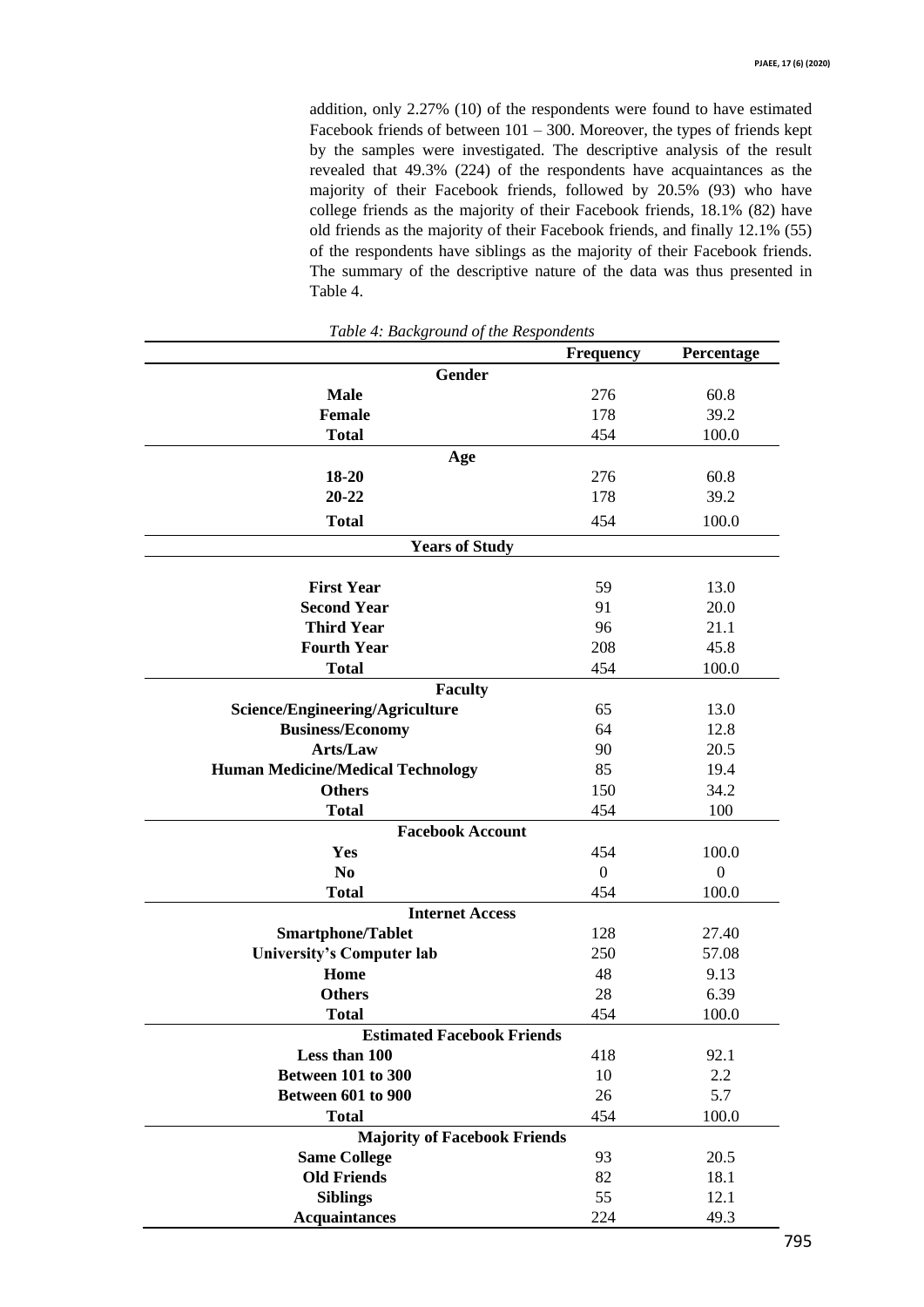**Total** 454 100.0

# **FINDINGS**

Having identified objectives of this study by critically analysing the data, the findings are presented so as to provide an overall result of the study. Multiple regressions were used to examine the independent variables (community factors and Facebook Intensity) on Academic Performance and Social Capital. Multiple regression analysis using Enter Methods were applied with the confidence level of 99 percent  $(p<0.01)$  were adapted. This analysis also tested all the developed hypotheses.

Table 5 indicates the results of multiple regression analysis to examine the effect of Community Factors and Facebook Intensity on Academic Performance. Overall, Community Factors and Facebook Intensity significantly explained 36.2 percent of variance in Academic Performance  $(R^2=0.36, F=40.77, p<0.01)$ . It was also found that only one dimension entered has not significantly predicted Academic Performance, that was Facebook Times (B=-0.07, t=-1.71, p>0.05). Other variables were found to significantly predict Academic Performance as follows: Interactive with Peers (B=0.28, t=6.26, <0.01); Interactive with Lecturers (B=0.11, t=2.48, p<0.05); Student Engagement (B=0, t=2.09, p<0.05); Emotional Connection  $(B=0.21, t=4.193, p<0.01)$ ; and Facebook Friends  $(B=0.19, t=4.31, p<0.01)$ .

|                                  | B      |         | Sig. |
|----------------------------------|--------|---------|------|
| Interactive with Peers           | .28    | 6.26    | .00  |
| Interactive with Lecturers       | .11    | 2.48    | .01  |
| <b>Student Engagement</b>        | .10    | 2.09    | .04  |
| Emotional Connection in Facebook | .21    | 4.19    | .00  |
| Facebook Friends                 | .19    | 4.31    | .00  |
| Facebook Time                    | $-.07$ | $-1.71$ | .09  |
| $\mathbb{R}^2$                   | 0.36   |         |      |
| F                                | 40.77  |         |      |
| Sig.                             | 0.000  |         |      |

*Table 5: Effect of Community Factors and Facebook Intensity on Academic Performance*

This study also attempted to examine the effect of Community Factors and Facebook Intensity on Social Capital. The results of multiple regressions to examine the effect are presented in Table 6. It was found that overall Community Factors and Facebook Intensity explained 37.1 percent of business performance social capital (R2=0.37, F=33.27, p<0.01). Out of six dimensions of Community Factors and Facebook Intensity, all of them showed the significant effect on Social Capital. They were Interactive with Peers (B=0.20, t=4.30, p<0.01); Interactive with Lecturers (B=0.12, t=2.64, p<0.01), Student Engagement (B=0.16, t=3.03<0.01), Emotional Connection  $(B=0.26, t=4.93, p<0.01)$  and Facebook Friends  $(B=-0.11, t=-2.26, p<0.05)$ and Facebook Time (B=0.17, t=3.91, p<0.01).

| Interactive with Peers           |     | 4.30 | .00 |
|----------------------------------|-----|------|-----|
| Interactive with Lecturers       |     | 2.64 |     |
| <b>Student Engagement</b>        | .16 | 3.03 | .00 |
| Emotional Connection in Facebook |     | 4 93 | .00 |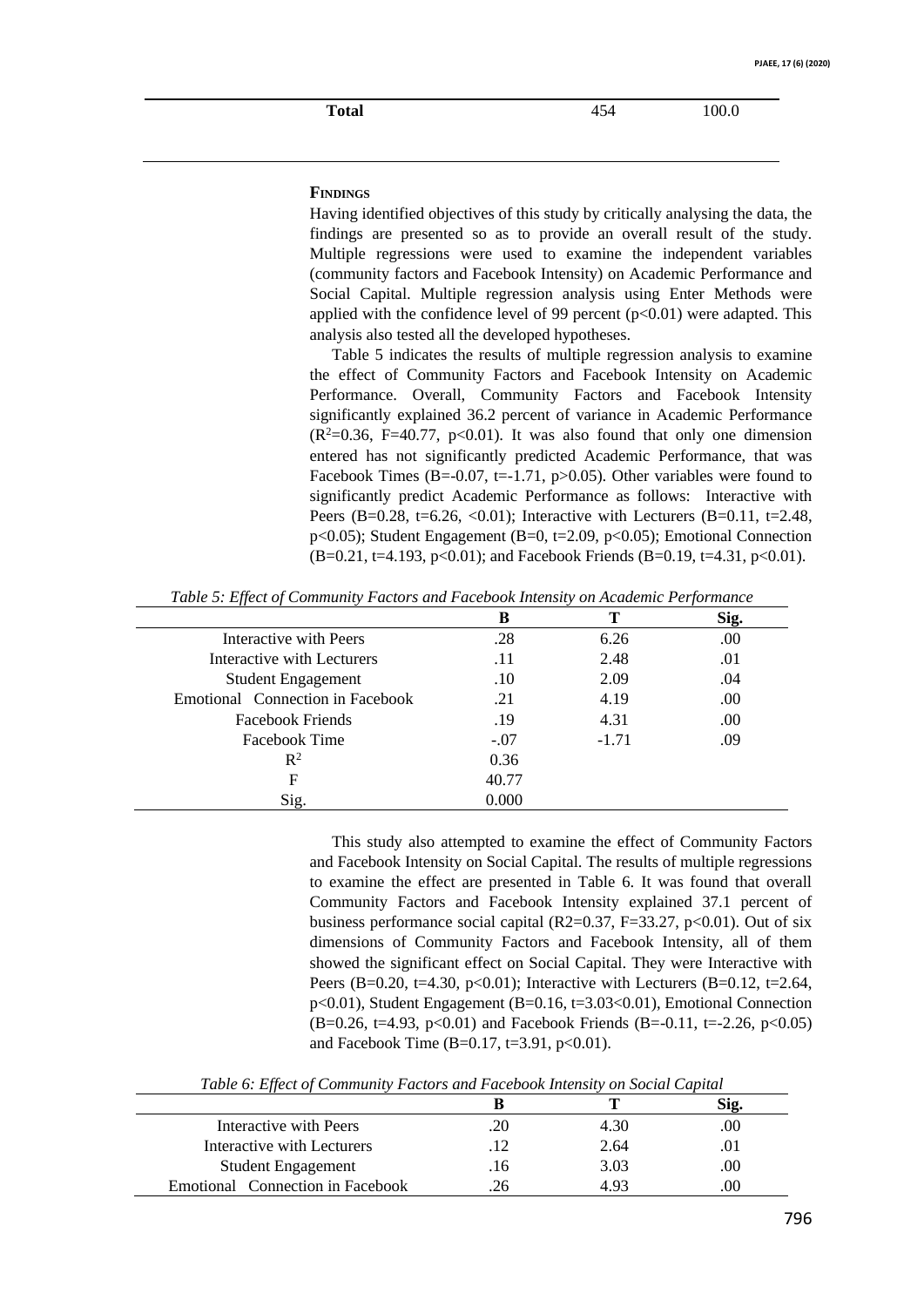| Facebook Friends | $-.11$ | $-2.26$ | .02 |
|------------------|--------|---------|-----|
| Facebook Time    | .17    | 3.91    | .00 |
| $\mathbb{R}^2$   | 0.37   |         |     |
| F                | 33.27  |         |     |
| Sig.             | 0.00   |         |     |

# **DISCUSSION**

The main objective of this study was to investigate the relationship between Facebook Intensity and Academic Performance. In line with the objective, the first research question was formulated based on the assertions that the intensity of Facebook usage has significant implication on students' Academic Performance. Also, following the theoretical perspective of Cognitive Load Theory which proffered that the relationships among university students bridges relationships and connections, these connections naturally beget certain benefits (Kadushin, 2004; Nohria & Eccles, 1992). Such benefits are expected to entail improvement in Academic Performance of university students who use a substantial amount of their daily time on Facebook and employ Facebook for establishing friendships and connections among their peers (Ahn, 2011; Al-Rahmi & Othman, 2013; Shen & Khalifa, 2010). This study relied on the arguments found in the previous studies to formulate the first research hypothesis.

Subsequently, the findings revealed that the intensity of Facebook did not have a statistical significance on Academic Performance. The findings implied that the emotional connections, friendship and time spent on Facebook did not have any significant implication on the Academic Performance of university students. The findings of this research, with regards to the relationship between Facebook Intensity and Academic Performance, were incongruent with a number of previous studies that have reported a positive and significant relationship between usage of Facebook and Academic Performance (Ainin et al., 2015; Chen, 2014; Gupta et al., 2013; Johnston et al., 2013; Mehmood & Taswir, 2013; Nalwa & Anand, 2003; Ogedebe et al., 2012; Wanjohi et al., 2015). However, this research is among the pioneering study in the context of Facebook Intensity among university students in Libya. This study's finding provides a clearer insight to the analysis presented by Qubah and Al Daihani (2015) who researched both Libyan and Bahraini university students and revealed that students from Libya used Facebook essentially for entertainment and recreational purposes. This study further clarifies that Libyan students do not relate their activities on social media with their academic activities. This implies that the intensity of Facebook usage among university students in Libya does not have any meaningful impact on their learning and academic pursuit.

The findings of this study are different from the reports presented by other researchers (e.g., Bijari et al., 2013; Ghareb & Sharif, 2015; Khan, 2009; Kirschner & Karpinski, 2010; Karpinski & Durberstein, 2009; Shahzad, et al., 2011; Yang & Tang, 2003; Ziani et al., 2015) who unanimously asserted that the intensity of Facebook usage has a negative impact on Academic Performance. For instance, Khan (2009) asserted that Facebook users mostly perform poorly. Kirschner and Karpinski (2010) cited the excessive time consumption of Facebook usage as the major reason why Facebook has negative impact on Academic Performance. Also, Mehmood and Taswir (2013) found Facebook to be a distraction to academic activities among university students in Oman. Going by the findings of this present study, it is not to say that University students in Libya do not use Facebook or do not spend their time on Facebook for establishing connections and making friendship. Rather, the activities of the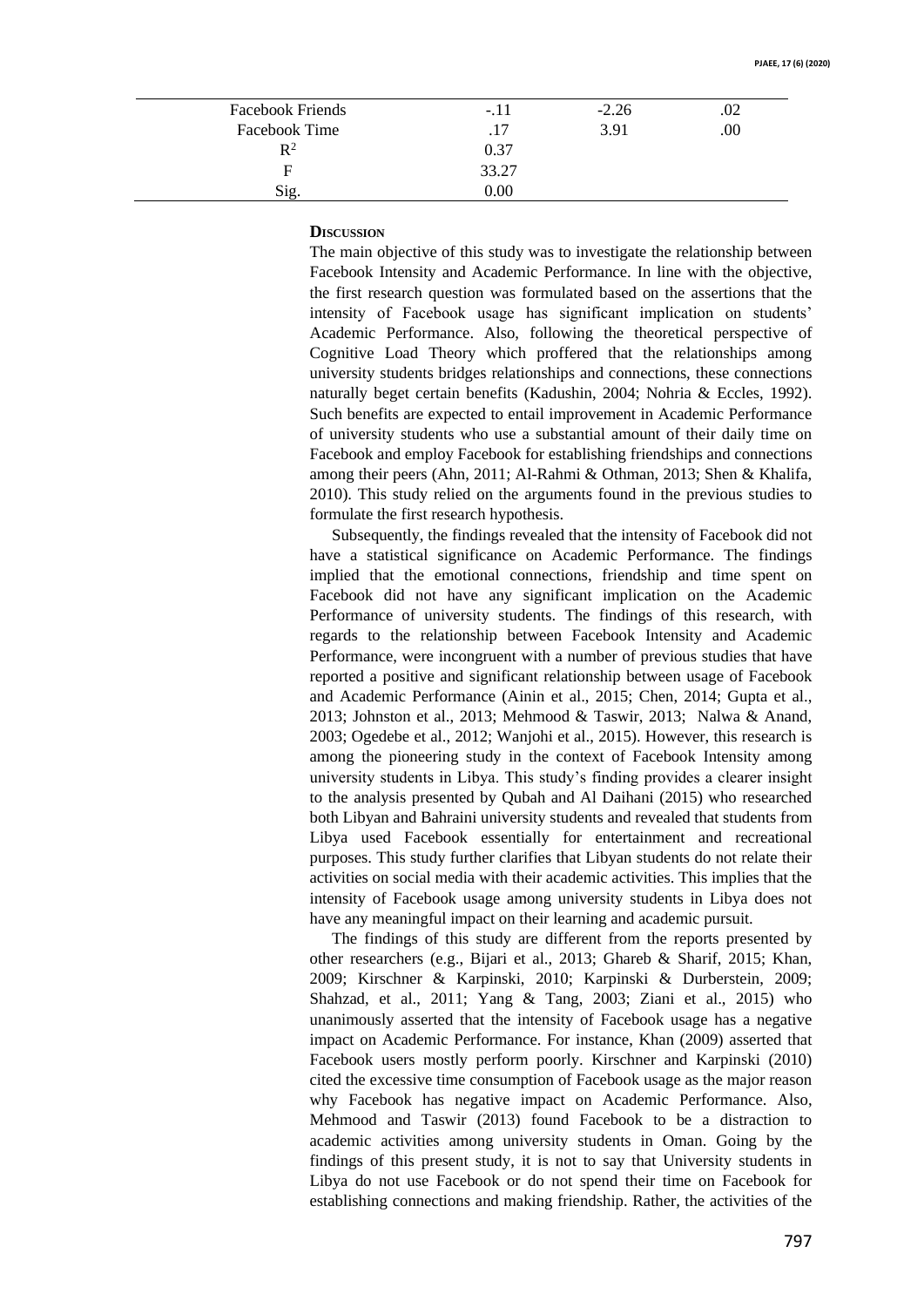students on Facebook and the intensity of Facebook usage have no significant impact on their Academic Performances such as understanding and managing course materials, or enjoying classes or participating in classes.

The findings on the relationship between Facebook Intensity as well as Academic Performance were congruent with the findings reported by Pasek et al. (2009). Pasek and his colleagues could not establish any consequences of using Facebook on students' academic achievement. More relevantly, Yang and Tang (2003) reported that Facebook can be used to establish friendship and expand networks among university students. However, Facebook does not have significant influence on Academic Performance of Taiwanese students. Therefore, this study's findings presented certain similarity between Libyan university students and Taiwanese students. The implication of this study's findings is that university students in Libya see Facebook and the intensity of their activities on Facebook as essential for socialization and these activities do not contribute either positively or negatively to their Academic Performance.

The Relationship between Facebook Intensity and Social Capital

The second objective of this study was to identify the relationship between Facebook Intensity as well as Social Capital. To this effect, the second research question was raised. Also, the second hypothesis, which presumed a significant relationship between Facebook Intensity and Social Capital. The hypothesis was formulated based on the assertions from previous studies (Pampek et al., 2009; Sheldon, 2008; Shen et al., 2015). A substantial number of researchers have stated that the intensity of Facebook usage has significant impact on bridging and bonding Social Capital among university students (Burke et al., 2011; Ellison et al., 2007, 2014; Hamade, 2013; Jabr, 2011; Liu & Brown, 2014; Raacke & Bonds-Raacke, 2008; Shen et al., 2015; Steinfeid et al., 2008). Also, it has been firmly established by previous researchers that social media, most especially Facebook, assists in establishing relationships because it enables people with an alternative method of relating with others that share their beliefs or interpersonal objectives (Ellison, Heino, & Gibbs, 2006; Horrigan, 2002). These empirical findings are congruent with the theoretical perspectives of Cognitive Load Theory, as it proffered that the relationships are maintained among people with similar demographic characteristics. These relationships are said to yield certain benefits (Kadushin, 2004) which include Social Capital (Ellison et al., 2007, 2011).

The findings of this study therefore revealed that there is a significant relationship between Facebook Intensity and Social Capital. This implies that the intensity of Facebook usage among university students in Libya increases the development of Social Capital among students. Social Capital is understood, in this study, as types of benefits derived from relationships and interactions (Ellison et al., 2011; Lin, 1999). Therefore, the findings reported in this research affirmed that university students use the connections and friendships developed on Facebook to get emergency solutions to their problems, to get loans, to make networks which help them to get employment, and to make other beneficial relationships.

The findings reported in this research are in agreement with the findings reported by previous researchers who have determined the impact of Facebook usage on Social Capital (e.g., Burke et al., 2011; Ellison et al., 2007, 2014; Hamade, 2013; Jabr, 2011; Liu & Brown, 2014; Raacke & Bonds-Raacke, 2008; Steinfeid et al., 2008; Shen et al., 2015). Congruent with previous studies, this present study expounded how the intensity of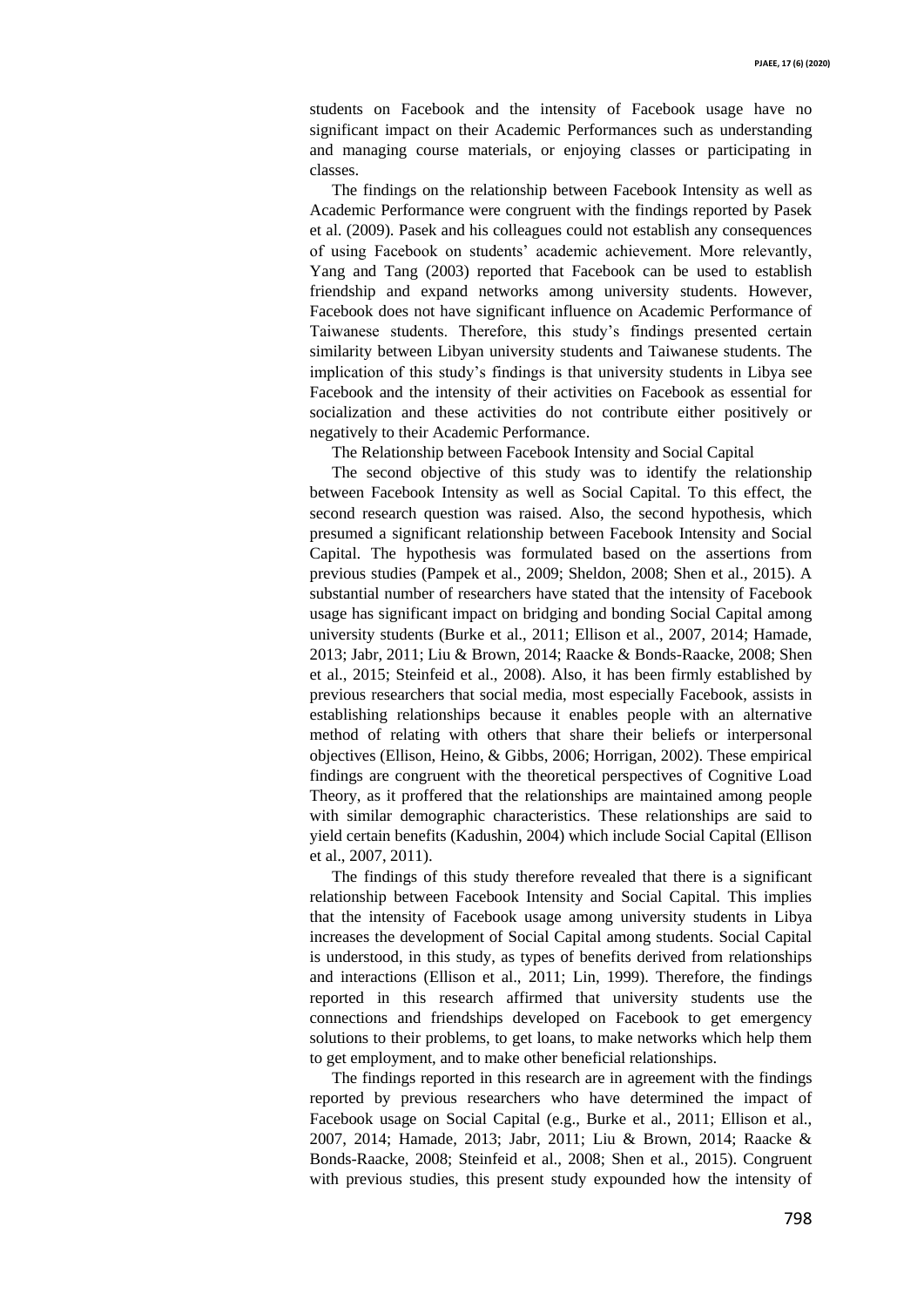Facebook in terms of the emotional usage of Facebook, time spent on Facebook and friendships established on Facebook can increase Social Capital among university students in Libya.

#### **CONCLUSION**

This study examined the relationship between Facebook Intensity (emotional use of Facebook, Time using Facebook and use of Facebook for friendship), Community Factors (Interaction with peers, Interaction with lecturers and Student Engagement), Academic Performance and Social Capital. The findings provide some insights that may help inform the future use of social media in higher education, an endorsement of proposal that social media can support collaboration, and in particular in times of crisis and disaster. In addition, the findings support researcher's suggestions that students have positive attitudes towards the social media platform Facebook and that their engagement with social media has become integral in their daily lives. However, the findings also suggest there needs to be a clear purpose to integrate social media within an institution's teaching and learning policy. All studies have limitations and as Facebook usage continues to grow in higher education, future empirical research is warranted.

#### **REFERENCES**

- Adler, P. S., & Kwon, S. W. (2002). Social Capital: Prospects for a new concept. Academy of Management Review, 27(1), 17-40.
- Ahn, J. (2011). The effect of social network sites on adolescents' social and academic development: Current theories and controversies. Journal of the American Society for Information Science and Technology, 62(8), 1435– 1445.
- Ainin, S., Naqshbandi, M. M., Moghavvemi, S., & Jaafar, N. I. (2015). Facebook usage, socialization and Academic Performance. Computers & Education, 83, 64-73.
- Akinleke, O.W. (2012). An Investigation of the Relationship between Test Anxiety, Self Esteem and Academic Performance among Polytechnic Students in Nigeria. International Journal of Computer Applications, 51(1), 47-50.
- Akessa, G. M. & Dhufera, A.G. (2015). Factors that Influences Students Academic Performance: A Case of Rift Valley University, Jimma, Ethiopia. Journal of Education and Practice. 6 (22), 55-64.
- Alam, M. J. B., Kabir, S. M., & Elizabeth, H. (2006, May). e-Learning in Bangladesh: Implementation and evaluation of a pilot project. In Proc. of Methods, Materials and Tools for Programming Language 2006 (MMT 2006) (pp. 77-82).
- Al-dbaisi, Abdul Karim, and Al -Tahat, Zohair Yassin. 2013. The role of social networks in shaping public opinion among Jordanian university students. Journal of Studies for the Humanities and Social Sciences, 40 (1), 66-82.
- Alexander, C. M. (2012). Facebook usage and academic achievement of high school students: A quantitative analysis (pp. 1-95). Pepperdine University.
- Ali Raza, S. A., Qazi, W., & Umer, A. (2017). Facebook Is a Source of Social Capital Building Among University Students: Evidence From a Developing Country. Journal of Educational Computing Research, 55(3), 295-322.
- Al-Rahmi, W. M. & Othman, M. S. (2013). The impact of social media use on Academic Performance among university students: A pilot study. Journal of Information Systems Research and Innovation, 4(12), 1-10.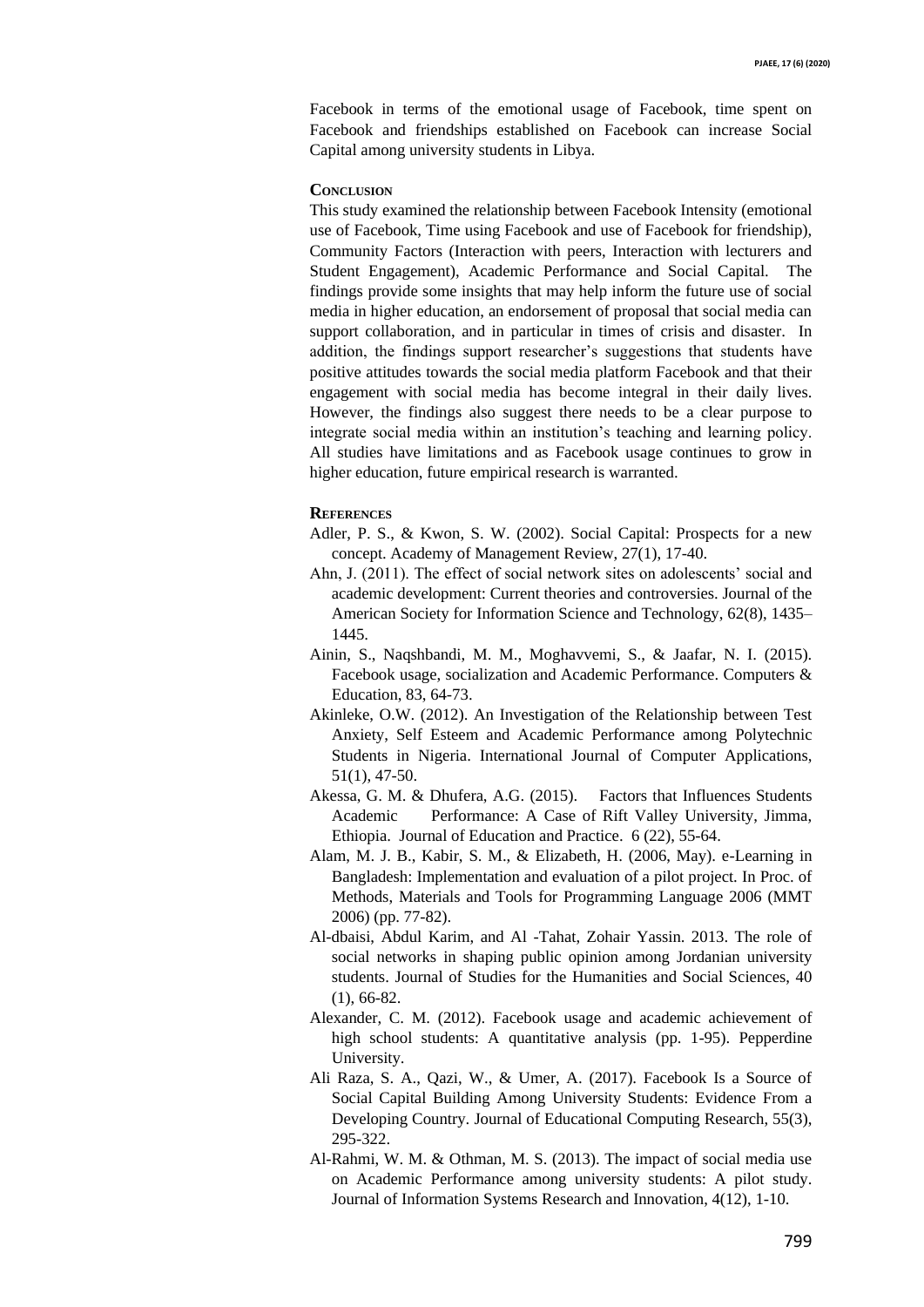- Al-Saggaf, Y. (2011). Saudi females on Facebook: An ethnographic study. International Journal of Emerging Technologies and Society, 9(1), 1-19.
- Bargh, J. A., & Mckenna, K. Y. (2004). The Internet and social life. Annu. Rev. Psychol., 55, 573-590.
- Barker, V., Dozier, D. M., Weiss, A. S., & Borden, D. L. (2013). Facebook "friends": Effects of social networking site intensity, Social Capital affinity, and flow on reported knowledge-gain. The Journal of Social Media in Society, 2(2).
- Bartlett, T., & Wasley, P. (2008). Just say 'A': Grade inflation undergoes reality check. The Chronicle of Higher Education, 55(2), A1-A12.
- Bijari, B., Javadinia, S. A., Erfanian, M., Abedini, M., & Abassi, A. (2013). The impact of virtual social networks on students' academic achievement in Birjand University of medical sciences in east Iran. Procedia-Social and Behavioral Sciences, 83, 103-106.
- Błachnio, A., Przepiórka, A., & Rudnicka, P. (2013). Psychological determinants of using Facebook: A research review. International Journal of Human-Computer Interaction, 29(11), 775-787.
- Bomia, L., Beluzo, L., Demeester, D., Elander, K., Johnson, M., & Sheldon, B. (1997). The Impact of Teaching Strategies on Intrinsic Motivation.
- Borgatti, S. P., & Halgin, D. S. (2011). On network theory. Organization science, 22(5), 1168-1181.
- Bruns, A., Highfield, T., & Burgess, J. (2013). The Arab Spring and social media audiences: English and Arabic Twitter users and their networks. American Behavioral Scientist, 57(7), 871-898.
- Burak, L. (2012). Multitasking in the university classroom. International Journal for the scholarship of teaching and learning, 6(2), 8.
- Burke, M., Kraut, R., & Marlow, C. (2011). Social Capital on Facebook: Differentiating uses and users. In Proceedings of the SIGCHI conference on human factors in computing systems (pp. 571-580). ACM.
- Chandler, P., & Sweller, J. (1991). Cognitive load theory and the format of instruction. Cognition and instruction, 8(4), 293-332.
- Chapman, E. (2003). Alternative approaches to assessing student engagement rates. Practical Assessment, Research and Evaluation, 13(8), 1-10.
- Chen, H., & Haley, E. (2010). The lived meanings of Chinese social network sites (SNSS) among urban white-collar professionals: A story of happy network. Journal of Interactive Advertising, 11, 11–26.
- Chen, Y. F. (2014). See you on Facebook: exploring influences on Facebook continuous usage. Behaviour & Information Technology, 33(11), 1208- 1218.
- Chugh, R., Ruhi, U. Social media in higher education: A literature review of Facebook. Educ Inf Technol 23, 605–616 (2018). https://doi.org/10.1007/s10639-017-9621-2.
- Coleman, J. S. (1988). Social Capital in the creation of human capital. American journal of sociology, 94, 95-120.
- Cummings, J., Lee, J., & Kraut, R. (2006). Communication technology and friends during the transition from high school to college. In R. Kraut, M. Brynin, & S. Kiesler (Eds.), Computers, phones and the Internet: Domesticating information technology (pp. 265–278). New York, NY: Oxford University Press.
- Dabner, Nicki. (2012). 'Breaking Ground' in the use of social media: A case study of a university earthquake response to inform educational design with Facebook. Internet and Higher Education - INTERNET HIGH EDUC. 15. 10.1016/j.iheduc.2011.06.001.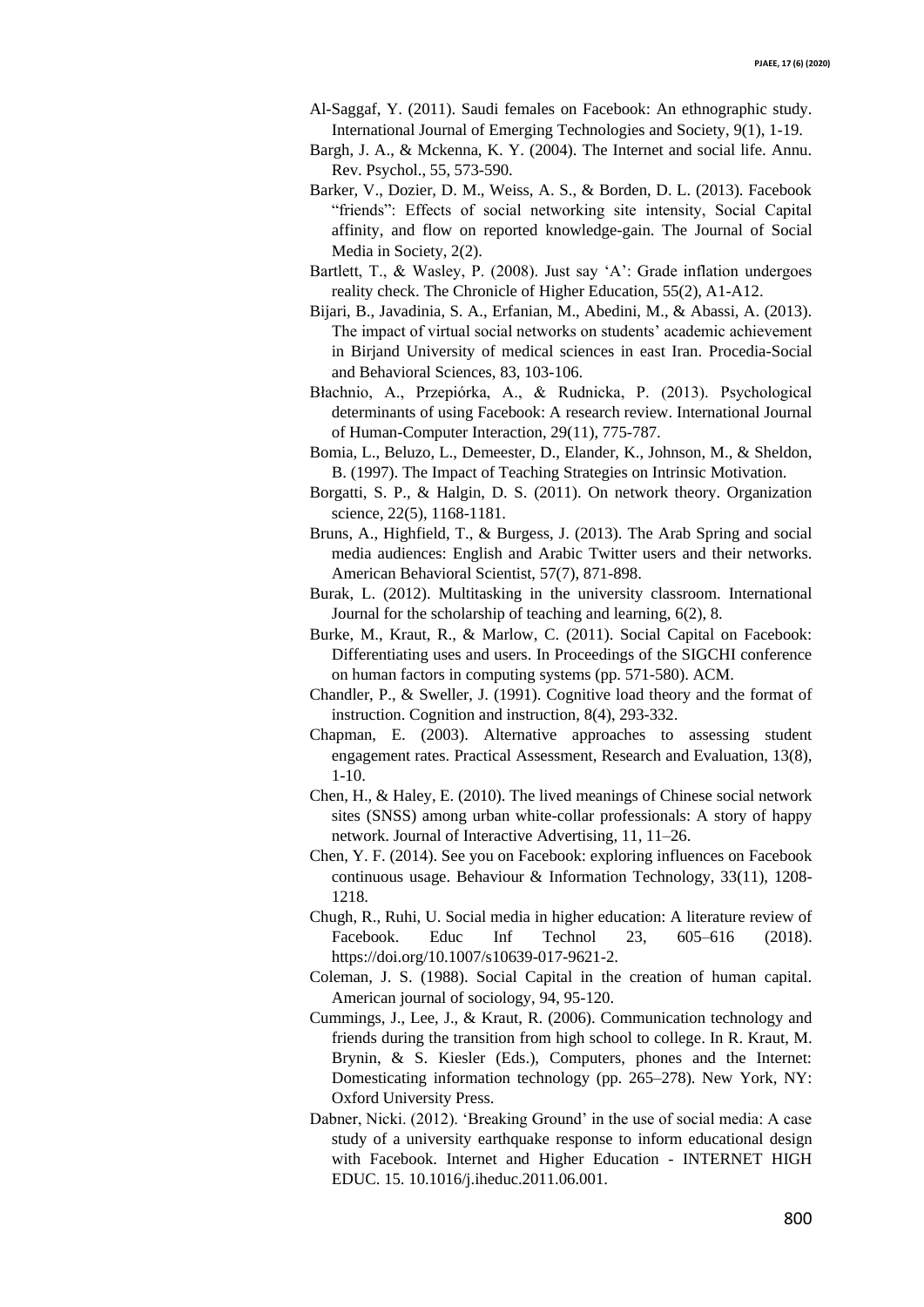- Debell, M., & Chapman, C. (2006). Computer and Internet use by students in 2003 (NCES 2006–065). US Department of Education. Washington, DC: National Center for Education Statistics.
- Deleeuw K. E, Mayer R. E. (2008). A comparison of three measures of cognitive load: evidence for separable measures of intrinsic, extraneous, and germane load. Journal of Educational Psychology, 100(1), 223–234.
- Donath, J., & Boyd, D. (2004). Public displays of connection. Bt technology Journal, 22(4), 71-82.
- El-Badawy, T. A., & Hashem, Y. (2015). The impact of social media on the academic development of school students. International Journal of Business Administration, 6(1), 46.
- Elliott, A. C., & Woodward, W. A. (2007). Statistical analysis quick reference guidebook: With SPSS examples. Sage.
- Ellison, N. B., Steinfield, C. & Lampe, C. (2007). The benefits of Facebook "friends:" Social Capital and college students' use of online social network sites. Journal of Computer Mediated Communication, 12(4), 1143-1168.
- Ellison, N. B., Steinfield, C., & Lampe, C. (2011). Connection strategies: Social capital implications of Facebook-enabled communication practices. New media & society, 13(6), 873-892.
- Ellison, N. B., Vitak, J., Gray, R., & Lampe, C. (2014). Cultivating social resources on social network sites: Facebook relationship maintenance behaviors and their role in Social Capital processes. Journal of Computer‐Mediated Communication, 19(4), 855-870.
- Elmahjub, E. (2014). Facebook Versus Ghaddafi: social networking as a tool for democratic change in Libya. In Space Place & Culture (pp. 1-18). Future Leaders.
- Englander, F., Terregrossa, R. A., & Wang, Z. (2010). Internet use among college students: Tool or toy?. Educational Review, 62(1), 85-96.
- Enikuomehin, O. A. (2011). ICT, CGPA: Consequences of Social Networks In An Internet Driven Learning Society. International Journal of Computer Trends and Technology, 2(2), 9-14.
- Francis, D. P., & Scaria, C. (2013). Impact of social network sites on the perception of users: Capital for Social and Academic development. https://s3.amazonaws.com/academia.edu.documents, accessed May 2020.
- Gafni, R., & Deri, M. (2012). Costs and benefits of Facebook for undergraduate students. Interdisciplinary Journal of Information, Knowledge, and Management, 7(1), 45-61.
- Gemmill, E. L., & Peterson, M. (2006). Technology use among college students: Implications for student affairs professionals. NASPA journal, 43(2), 280-300.
- Ghareb, M. I., & Sharif, H. O. (2015). Facebook Effect on Academic Performance and Social Life for Undergraduate Students of University of Human Developments. Int. J. Of Multidisciplinary and Current research, 3, 811-820.
- Granovetter, M. (1982). Alienation reconsidered: The strength of weak ties. American Journal of Sociology, 78 (May), 1360-1380.
- Granovetter, M. (1983). The strength of weak ties: A network theory revisited. Sociological Theory, 1, 201-233.
- Gunuc, S. (2014). The relationship between Student engagement and their academic achievement. International Journal on New Trends in Education and Their Implications, 5(4), 216-231.
- Günüç, S., & Kuzu, A. (2014). Factors influencing student engagement and the role of technology in student engagement in higher education: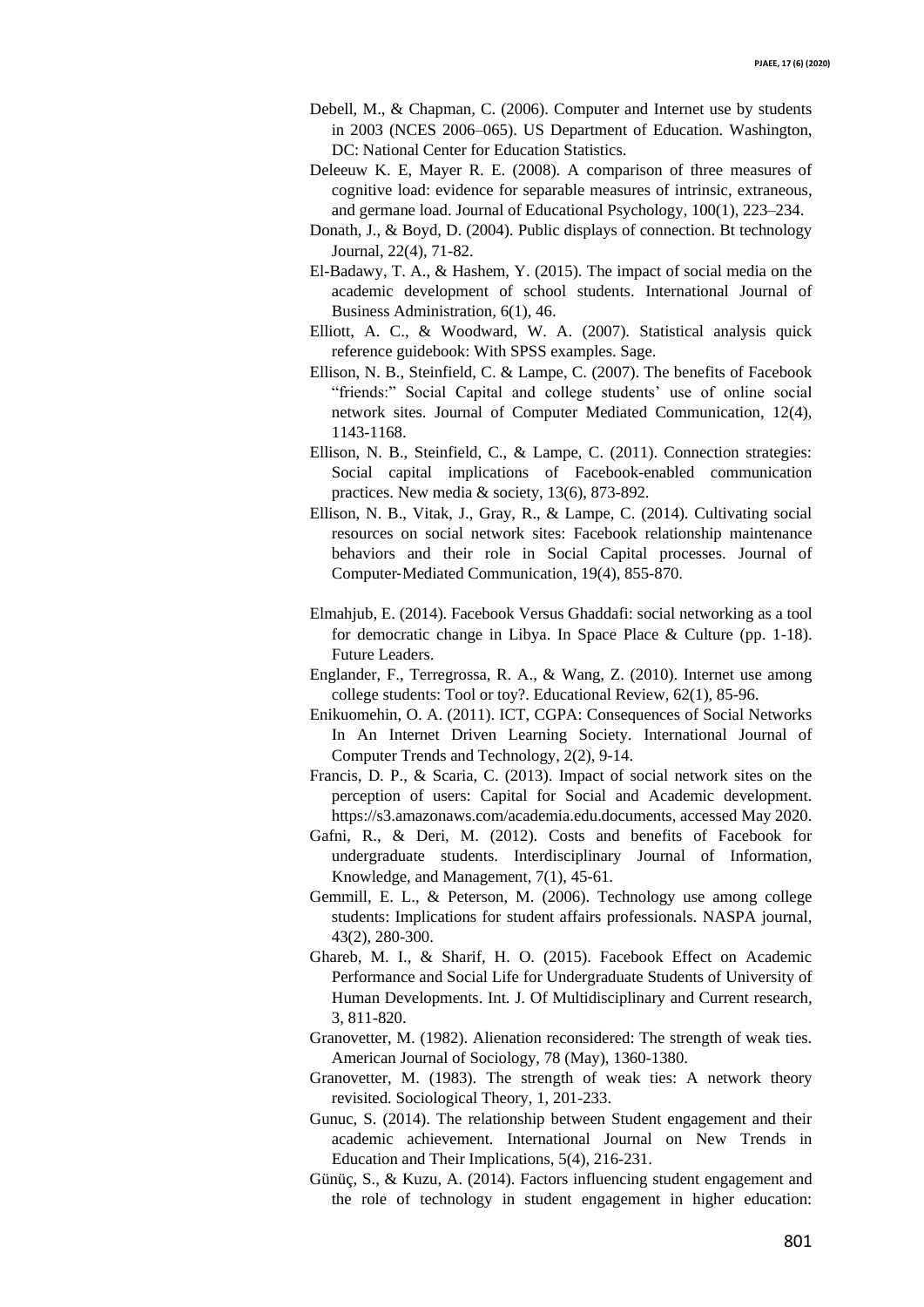campus-class-technology theory. Turkish Online Journal of Qualitative Inquiry, 5(4), 86-113.

- CA Pallavi Gupta , Bharti Singh , Tushar Marwaha . "Relationship between Social Media and Academic Performance in Distance Education." Universal Journal of Educational Research 1.3 (2013) 185 - 190. doi: 10.13189/ujer.2013.010307.
- Hamade, S. N. (2013). Perception and use of social networking sites among university students. Library Review, 62(6/7), 388-397.
- Huang, H., & Leung, L. (2009). Instant messaging addiction among teenagers in China: shyness, alienation, and Academic Performance decrement. Cyberpsychology & Behavior, 12(6), 675–679.
- Hampton, K., & Wellman, B. (2003). Neighboring in Netville: How the Internet supports community and Social Capital in a wired suburb. City & Community, 2(4), 277-311.
- Hanifan, L. J. (1916). The rural school community center. The Annals of the American Academy of Political and Social Science, 67(1), 130-138.
- Haq, Muhammad & Chand, Sohail. (2012). Pattern of Facebook usage and its Impact on Academic Performance of University Students: A Gender Based Comparison. Bulletin of Education and Research. 34. 19-28.
- Harper, S. R., & Quaye, S. J. (2009). Beyond sameness, with engagement and outcomes for all. In S. R. Harper, & S. J. Quaye (Eds.), Student Engagement in Higher Education (pp. 1-15). New York and London: Routledge.
- Harrath, Y. (2016). Impact of social networking sites on student Academic Performance: A case of university of Bahrain. Journal of Cases on Information technology (JCIT), 18(2), 35-50.
- Heiberger G. & Harper R. (2008) Have you Facebooked Astin lately? Using technology to increase student involvement. In Using Emerging Technologies to Enhance Student Engagement. New Directions for Student Services Issue #124 (eds R. Junco & D.M. Timm), pp. 19–35. Jossey-Bass,San Francisco, CA.
- Helliwell, J. F., & Putnam, R. D. (2004). The social context of well-being. Philosophical Transactions of the Royal Society, 359(1449), 1435–1446.
- Helou, A. M., & Rahim, N. Z. A. (2014). The influence of social networking sites on students' Academic Performance in Malaysia. International Journal of Electronic Commerce, 5(2), 247-254.
- Hew, K. F., & Cheung, W. S. (2012). Use of Facebook: a case study of Singapore students' experience. Asia Pacific Journal of Education, 32(2), 181-196.
- Jamil, S., Zehra, F., Naqvi, R., & Bhamani, S. (2013). Impact of Facebook Intensity on academic grades of private university students. In Information & Communication Technologies (ICICT), 2013 5th International Conference on (pp. 1-10). IEEE.
- Hwang, A., Kessler, E. H., & Francesco, A. M. (2004). Student networking behavior, culture, and grade performance: an empirical study and pedagogical recommendations. Academy of Management Learning & Education, 3(2), 139-150.
- Jabr, N. H. (2011). Social networking as a tool for extending academic learning and communication. International Journal of Business and Social Science, 2(12), 93-102.
- Jackson, M. O. (2008). Social and economic networks. Princeton University Press, Prince-ton: New Jersey.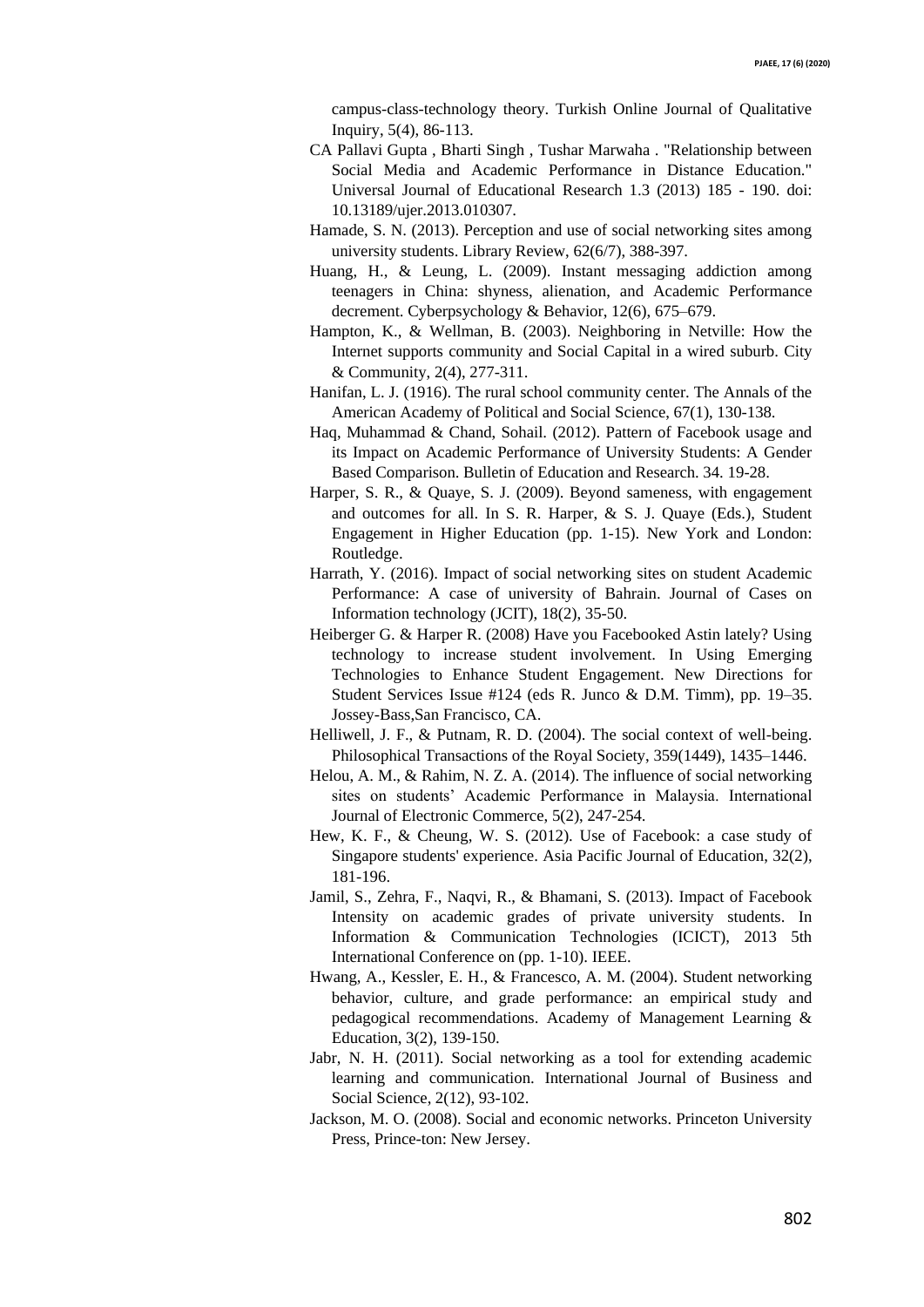- Johnston, K., Tanner, M., Lalla, N., & Kawalski, D. (2013). Social Capital: the benefit of Facebook 'friends'. Behaviour & Information Technology, 32(1), 24-36.
- Joinson, A. N. (2008, April). Looking at, looking up or keeping up with people?: motives and use of facebook. In Proceedings of the SIGCHI conference on Human Factors in Computing Systems (pp. 1027-1036). ACM.
- Junco, R. (2012). The relationship between frequency of Facebook use, participation in Facebook activities, and student engagement. Computers & Education, 58(1), 162-171.
- Junco, R. (2015). Student class standing, Facebook use, and Academic Performance. Journal of Applied Developmental Psychology, 36, 18-29.
- Junco, R., & Cotten, S. (2012). No A 4 U: The relationship between multitasking and Academic Performance. Computers & Education, 59(2), 505-514.
- Jusoh, S. & Al Fawareh, H. M. (2017). A study of Facebook use among undergraduate students in Jordan. International Journal of Advanced and Applied Sciences, 4(4), 33-37.
- Kalpidou, M, Dan Costin, M.A., & Jessica M, B.A. (2011).The relationship between Facebook and the well-being of undergraduate college students. Cyberpsychology, Behavior, and Social Networking, 14(4). 183-189.
- Karpinski, A. C., & Duberstein A. (2009). A description of Facebook use and Academic Performance among undergraduate and graduate students. American Educational Research Association (AERA) Conference, San Diego, April 13–17.
- Karpinski, A. C., Kirschner, P. A., Ozer, I., Mellott, J. A., & Ochwo, P. (2013). An exploration of social networking site use, multitasking, and academic performance among United States and European university students. Computers in Human Behavior, 29(3), 1182-1192.
- Kavanaugh, A., Carroll, J. M., Rosson, M. B., Zin, T. T., & Reese, D. D. (2005). Community networks: Where offline communities meet online. Journal of Computer‐Mediated Communication, 10(4), https://doi.org/10.1111/j.1083-6101.2005.tb00266.x.
- Khan, U (2009). Facebook student underachieve in exams. Daily Telegraph. Retrieved from  $\blacksquare$ http://www.telegraph.co.uk/educationnews/5145243/Facebook-studentsunderachieve-in-exams.html,
- Kirschner, P. A., & Karpinski, A. C. (2010). Facebook and Academic Performance. Computers in Human Behavior, 26(6), 1237–1245.
- Krause, K. L., & Coates, H. (2008). Students' engagement in first‐year university. Assessment & Evaluation in Higher Education, 33(5), 493- 505.
- Kuh, G. D., & Hu, S. (2001). The effects of student-faculty interaction in the 1990s. The Review of Higher Education, 24(3), 309-332.
- Lampe, C., Ellison, N., & Steinfield, C. (2006). A Face(book) in the crowd: Social searching vs. Social browsing. Proceedings of the 2006 20th Anniversary Conference on Computer Supported Cooperative Work (pp. 167-170). New York: ACM Press.
- Lee, E. B. (2012). Young, black, and connected: Facebook usage among African American college students. Journal of Black Studies, 43(3), 336- 354.
- Lent, R. W., Brown, S. D., & Larkin, K. C. (1986). Self-efficacy in the prediction of Academic Performance and perceived career options. Journal of Counseling Psychology, 33(3), 265.
- Li, G., Chen, W., & Duanmu, J. (2010). Determinants of International Students' Academic Performance: A Comparison between Chinese and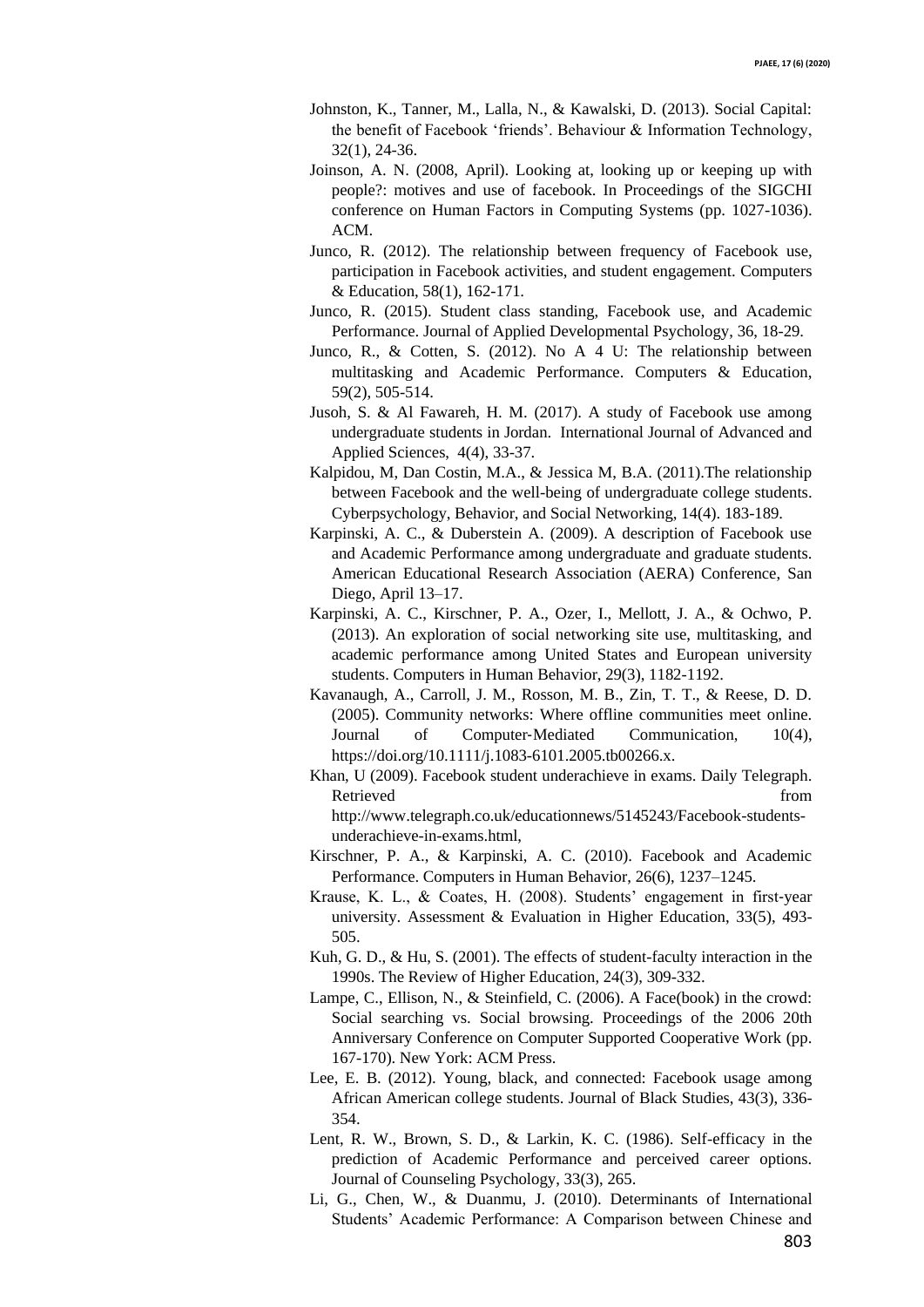Other International Students. Journal of Studies in International Education, 14(4), 389-405.

- Lin, K. Y., & Lu, H. P. (2011). Why people use social networking sites: An empirical study integrating network externalities and motivation theory. Computers in Human Behavior, 27(3), 1152-1161.
- Lin, N. (1999). Building a network theory of Social Capital. Connections, 22(1), 28-51.
- Liu, D., & Brown, B. B. (2014). Self-disclosure on social networking sites, positive feedback, and Social Capital among Chinese college students. Computers in Human Behavior, 38, 213-219.
- Lugayila, C. P. N. (2002). Assessment on the District Rural Development Programme (DRDP) Initiatives to Improve Quality in Primary Education: A case of Kahama District. Dissertation for Award of M.A (ED) Degree at University of Dar es salaam, Dar es salaam, Tanzania, 159pp.
- Mayer, R. E., & Moreno, R. (2003). Nine ways to reduce cognitive load in multimedia learning. Educational psychologist, 38(1), 43-52.
- Maqableh, M., Rajab, L., Quteshat, W., Masa'deh, R., Khatib, T., & Karajeh, H. (2015). The Impact of Social Media Networks Websites Usage on Students' Academic Performance. Communications and Network, 7, 159-171.
- Mckenzie, K., & Schweitzer, R. (2001). Who succeeds at university? Factors predicting Academic Performance in first year Australian university students. Higher education research & development, 20(1), 21-33.
- Mehmood, S., & Taswir, T. (2013). The effects of social networking sites on the Academic Performance of students in college of applied sciences, Nizwa, Oman. International Journal of Arts and Commerce, 2(1), 111- 125.
- Michikyan, M., Subrahmanyam, K., & Dennis, J. (2015). Facebook use and academic performance among college students: A mixed-methods study with a multi-ethnic sample. Computers in Human Behaviors, 45, 265- 272.
- Nalwa, K., & Anand, A. P. (2003). Internet addiction in students: A cause of concern. Cyberpsychology & Behavior, 6(6), 653-656.
- Nayef Salem Tarawneh & Lamia Suleiman Alvij. (2012): The Use of the Internet and its relationship to Academic Achievement, Social Adjustment, Depression, and Communication Skills among Qassim University Students.
- Nejadat, A. (2014). The Use of" Facebook" by Married Working Women in Jodanian Universities and it's Role in Achieving Satisfaction" A Survey Study". Jordan Journal of Social Sciences, 7(1).
- Nie, N. H. (2001). Sociability, interpersonal relations, and the Internet: Reconciling conflicting findings. American Behavioral Scientist, 45(3), 420-435.
- Nomar, M. (2011). The use of social networking sites and its impact on social relationships. MA Dissertation. University of El Haj Lakhdar, Algeria.
- Ofodu, G. O., & Falasinnu, B. I. (2014). Influence of social networks on learning outcomes of undergraduates. Kuwait Chapter of the Arabian Journal of Business and Management Review, 3(12), 105-112.
- Ogedebe, P. M., J. A. Emmanuel, and Y. Musa. (2012). "A survey on Facebook and Academic Performance in Nigeria Universities." International Journal of Engineering Research and Applications 2(4), 788-797.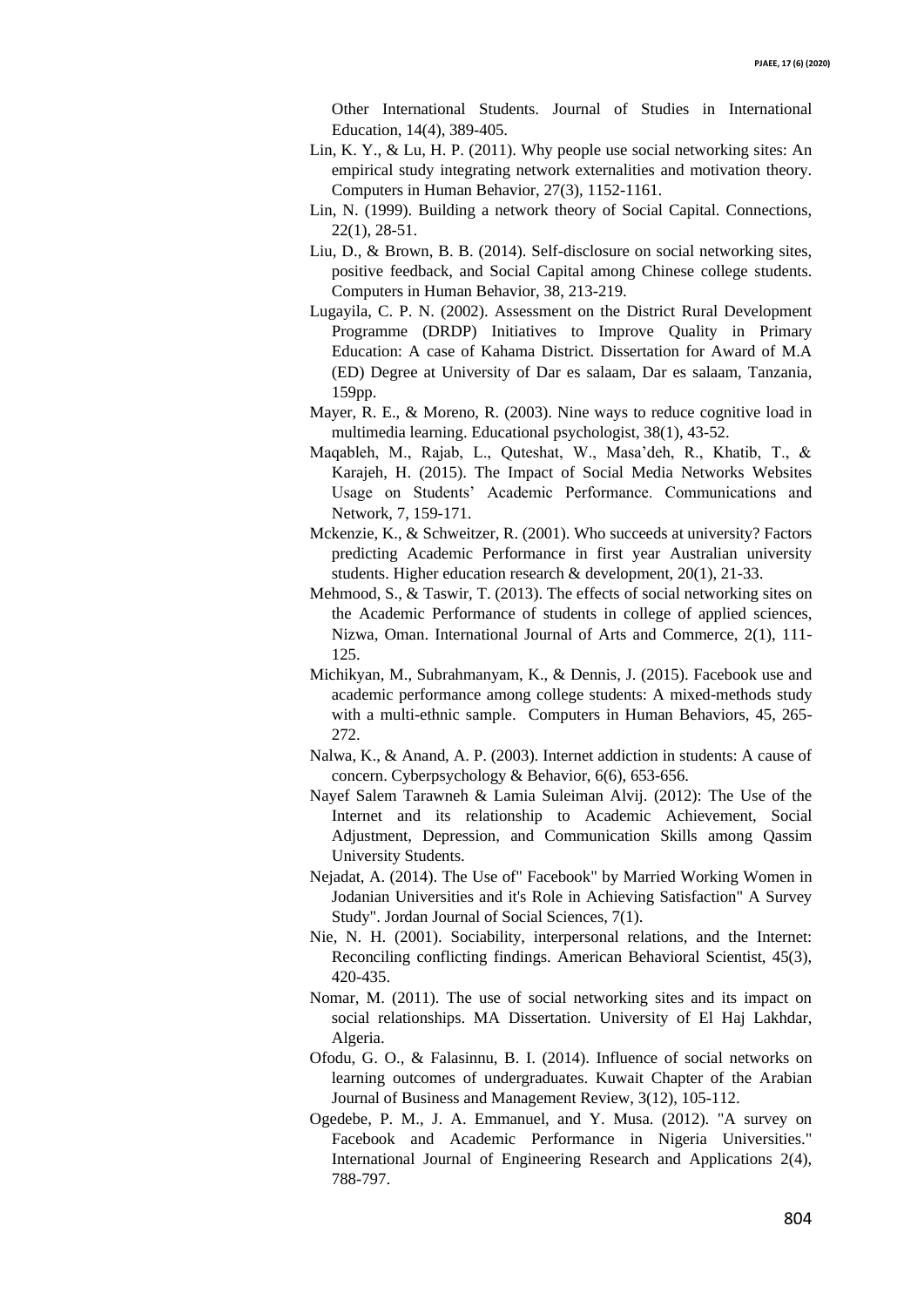- Orosz, G., Tóth-Király, I., & Bőthe, B. (2016). Four facets of Facebook Intensity—The development of the Multidimensional Facebook Intensity Scale. Personality and Individual Differences, 100, 95-104.
- Owusu-Acheaw, M., & Larson, A. G. (2015). Use of Social Media and Its Impact on Academic Performance of Tertiary Institution Students: A Study of Students of Koforidua Polytechnic, Ghana. Journal of Education and Practice, 6(6), 94-101.
- Ozer, I., Karpinski, A. C., & Kirschner, P. A. (2014). A cross-cultural qualitative examination of social-networking sites and Academic Performance. Procedia-Social and Behavioral Sciences, 112, 873-881.
- Pasek, J., & Hargittai, E. (2009). Facebook and academic performance: Reconciling a media sensation with data. First Monday, 14(5). https://doi.org/10.5210/fm.v14i5.2498.
- Paul, E. L., & Brier, S. (2001). Friendsickness in the transition to college: Precollege predictors and college adjustment correlates. Journal of Counseling & Development, 79(1), 77-89.
- Paul, J. A., Baker, H. M., & Cochran, J. D. (2012). Effect of online social networking on student Academic Performance. Computers in Human Behavior, 28(6), 2117-2127.
- Paul, M., & Gelish, L. (2011). College students texting habit and their Academic Performance. In Allied Academies International Conference. Academy of Educational Leadership. Proceedings, Jordan Whitney Enterprises, Inc.
- Payne, A. A. (2008). A multilevel analysis of the relationships among communal school organization, student bonding, and delinquency. Journal of Research in Crime and Delinquency, 45(4), 429-455.
- Pempek, T., Yermolayeva, Y. & Calvert, S. (2009). College students' social networking experiences on Facebook. Journal of Applied Developmental Psychology, 30 (3), 227-238.
- Pettijohn, T. F., LaPiene, K. E., & Horting, A. L. (2012). Relationships between Facebook intensity, friendship contingent self-esteem, and personality in US college students. Cyberpsychology, 6(1), 1–7.
- Pintrich, P. R., & De Groot, E. V. (1990). Motivational and self-regulated learning components of classroom Academic Performance. Journal of educational psychology, 82(1), 33-40.
- Plagens, G. K. (2011). Social Capital and education: Implications for student and school performance. Education and Culture, 27(1), 40-64.
- Putnam, R. (2001). Social Capital: Measurement and consequences. Canadian Journal of Policy Research, 2(1), 41-51.
- Raacke, J., & Bonds-Raacke, J. (2008). Myspace and Facebook: Applying the uses and gratifications theory to exploring friend-networking sites. Cyberpsychology & behavior, 11(2), 169-174.
- Raju, P. (2014, January 18). Iits to compete as single unit in world university rankings. Retrieved From http://www.indiaeducationreview.com/news/iits-compete-single-unitworld-university-rankings/14997
- Resnick, P. (2001). Beyond bowling together: Sociotechnical capital. HCI in the New Millennium, 77, 247-272.
- Rouis, S., Limayem, M., & Salehi-Sangari, E. (2011). Impact of Facebook usage on students' academic achievement: Role of self-regulation and trust. Electronic journal of research in educational psychology, 9(3), 961- 994.
- Shahzad, B., Alwagait, E., Alim, S., & Resaercher, I. (2014). Investigating the relationship between social media usage and students' grades in Saudi Arabia: A mixed method approach. Recent Advances in Electrical Engineering and Educafional Technologies, 211-214.